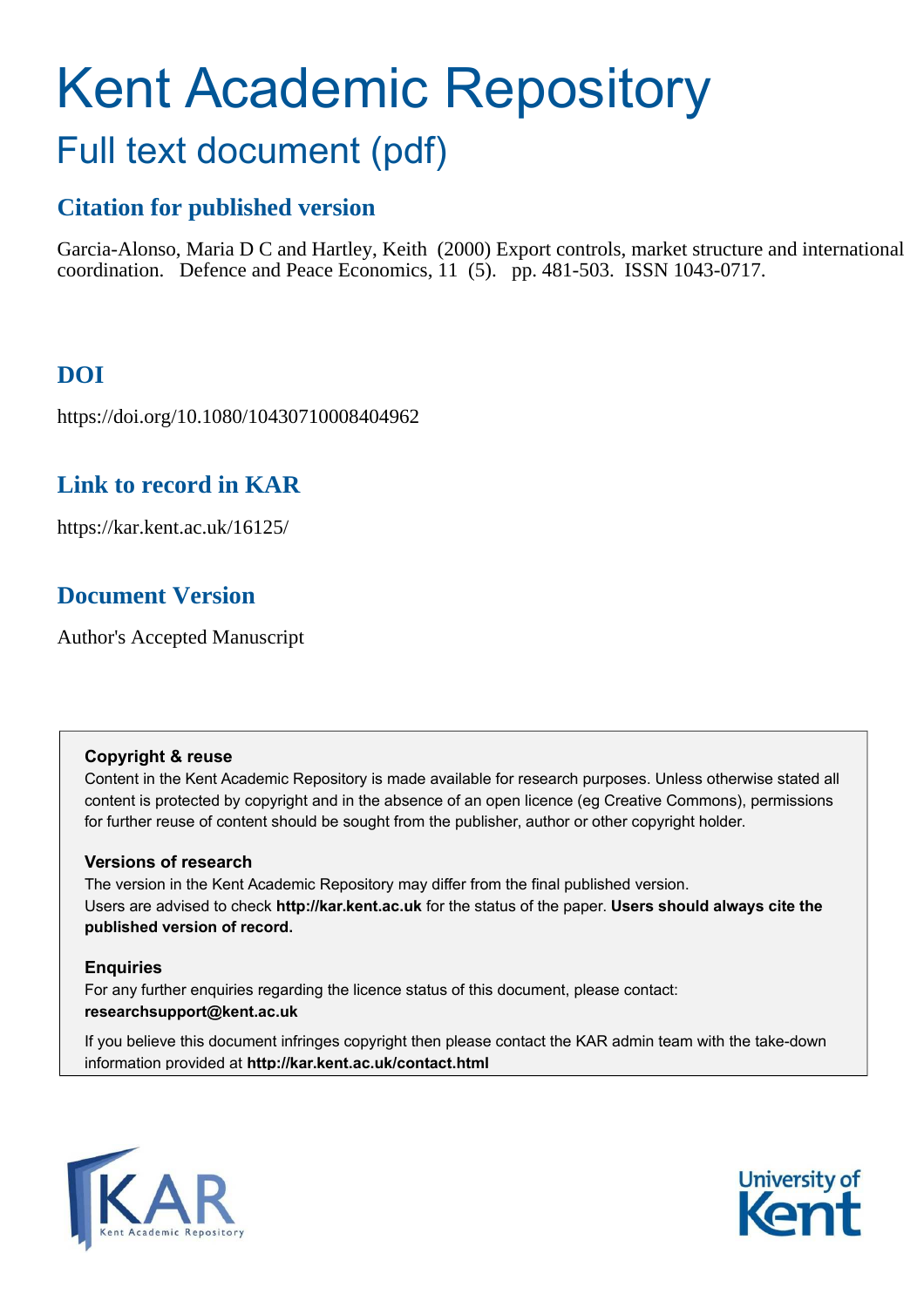## EXPORT CONTROLS, MARKET STRUCTURE AND INTERNATIONAL COORDINATION

MARÍA DEL CARMEN GARCÍA-ALONSO\*

University of Kent at Canterbury, Canterbury, Kent CT2 7NZ, United Kingdom.

#### KEITH HARTLEY

Centre for Defence Economics, University of York, Heslington, York, YO1 5DD, United Kingdom.

January 19, 2000

#### Abstract

We look at the different ways of aggregating the exports of dual use products to give the security perception of exporter countries and their consistency with the relevant export control regimes. Also, we analyze different models of export controls highlighting the role of the perception of security, market structure and competition between exporting firms in determining the existence of multiple equilibria and therefore, the need for coordination between countries in setting export controls.

JEL CLASSIFICATION: F10, D62, C72 and D74.

KEY WORDS: Arms Control; Coordination Games; International Agreements.

<sup>¤</sup>Author to whom correspondence should be addressed.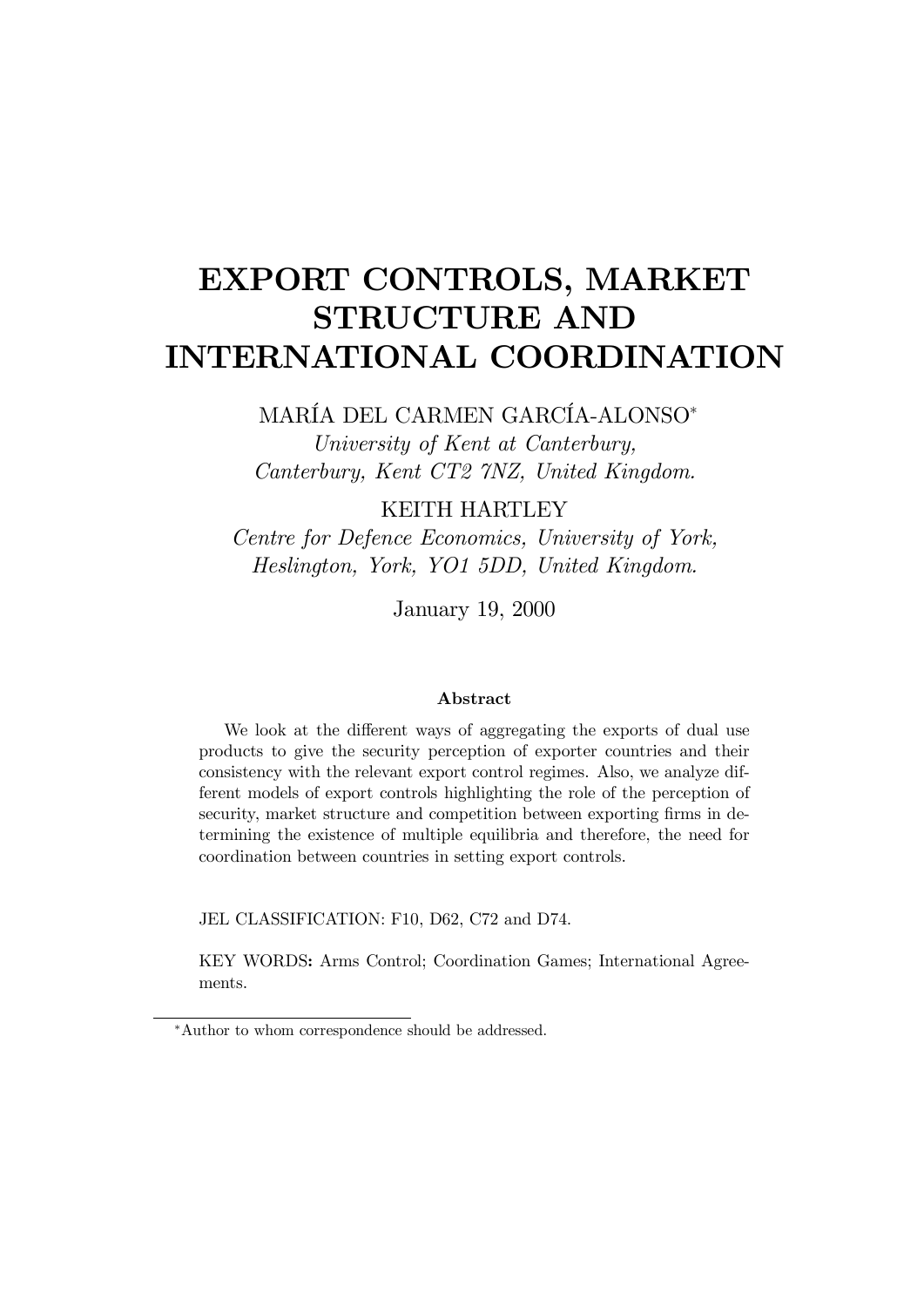#### 1. INTRODUCTION

In the Post Cold War era, the perceived security requirements of the main producers of weapons have changed significantly<sup>1</sup>. Among these concerns, we have civil strife and ethnic conflict (e.g. Kosovo), terrorism, regional threats, the proliferation of weapons of mass destruction and even the environmental consequences of improper storage or disposal of military related material, especially nuclear technologies.

In 1992, the Security Council of the United Nations (UNSC) determined that the "proliferation of all weapons of mass destruction constitutes a threat to international peace and security" and the member countries committed "to working to prevent the spread of technology related to the research for or production of such weapons and to take appropriate action to that end". The fact that among the members of the UNSC we find the most important exporters of weapons highlights the importance of this commitment. Indeed, prior to 1992 Western industrialized countries had already started to organize supply-side controls on transfers of weapons-related technologies.

At present, there are a number of multilateral export control regimes which include the nuclear suppliers group (NSG) and the Zangger Committee (ZC) which address nuclear technology, the Australia Group (AG) which deals with chemical and biological military-related material, the Missile Technology Control Regime (MTCR) and the Wassenaar Agreement (WA) which refers to conventional arms and dual use goods and technologies. Also, extreme export controls in the form of embargoes have been monitored by the UN and NATO (e.g. Iraq).

As the spin-offs between the civil and the military sector now flow in both directions and the speed of technological innovation is very high in these sectors, the scope of the above mentioned export controls extends to goods or technologies which have a direct or potential military applications, the so called dual use products.

In this paper, we present different ways of aggregating the exports of dual use products to give the security perception of exporter countries and their consistency with the relevant export control regimes. Also, we analyze different models of export controls highlighting the role of the perception of security, market structure and competition between exporting firms in determining the existence of multiple equilibria and therefore, the need for coordination between countries in setting export controls.

There is some literature which analyzes the issue of arms control (Hartley and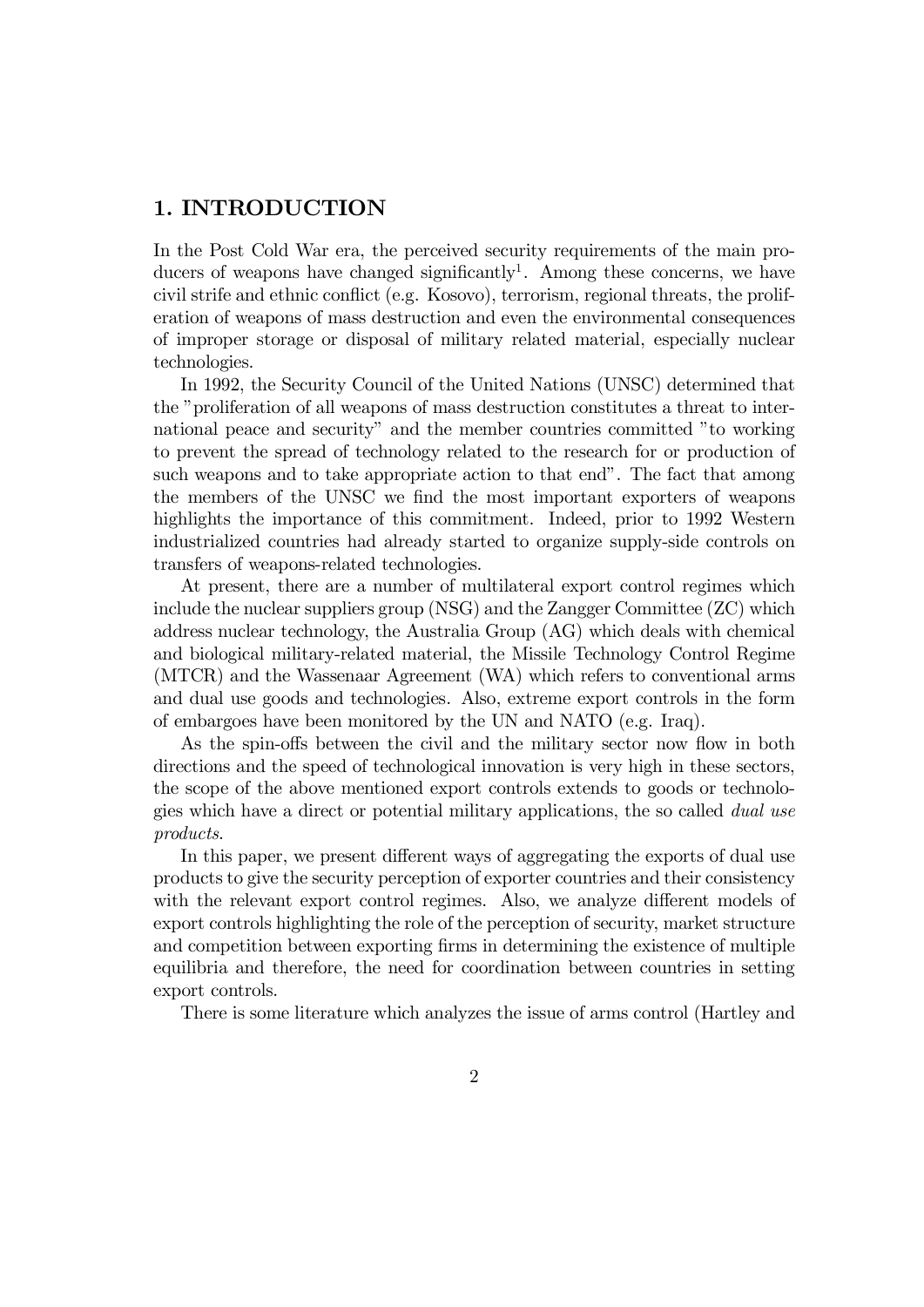Sandler (1995) and Sandler and Hartley(1995)). This has been in part motivated by the arms control treaties between the US and the former Soviet Union in the 1980s. At that time the security perception of those countries was highly in‡uenced by their involvement in an arms race. This situation resulted in an extensive literature that focused on the analysis of defence expenditure in defence alliances with defence expenditure considered as a public good to which the members of an alliance contribute (Hartley and Sandler 1999). In addition to arms races, the trade in arms affects perceptions of security and raises the related issue of export controls.

A number of recent papers have introduced the trade in dual use products as an important factor in the study of security among the main exporters. The common feature is that these models introduce arms and dual use products exports as having a negative effect on the suppliers security-i.e. these exports generate negative externalities on exporter countries. This idea approaches the problem of export controls for dual use products in the same way as some environmental problems like global warming and nuclear waste anti-dumping (Rotillon et al. (1996) and Moody-O'Grady (1995)). Both issues have generated a need for agreements at the international level and discussions over the concept of security: military security or environmental security. The key difference between them is the importance that the market structure and competition between exporter firms has on the ability to control the exports of dual use products exports: this creates a double interaction between countries at the security level and at the exports profits level which sometimes generates a need for the design of specific mechanisms that help multilateral agreements to be implemented.

In the arms trade literature, Levine et al. (1994) and Levine and Smith (1995) present a model that specifies not only the economic features but also political characteristics of the arms trade. They provide a formal model of trade which allows for competing forward looking suppliers whose welfare depends on both the economic benefits from the sales and the security repercussions of the recipient's behavior.

In García-Alonso and Levine (1997) and García-Alonso (1998a), the consideration of military firms and exporting governments as different decision makers is introduced and strategic effects involved in the decision on domestic weapons procurement and arms exports are analyzed. Also, Levine and Smith (1997) and García-Alonso (1998b) introduce the issue of exports controls for dual use technologies in two different ways. The first paper studies different forms of cooperation between arms exporters deciding on domestic procurement and arms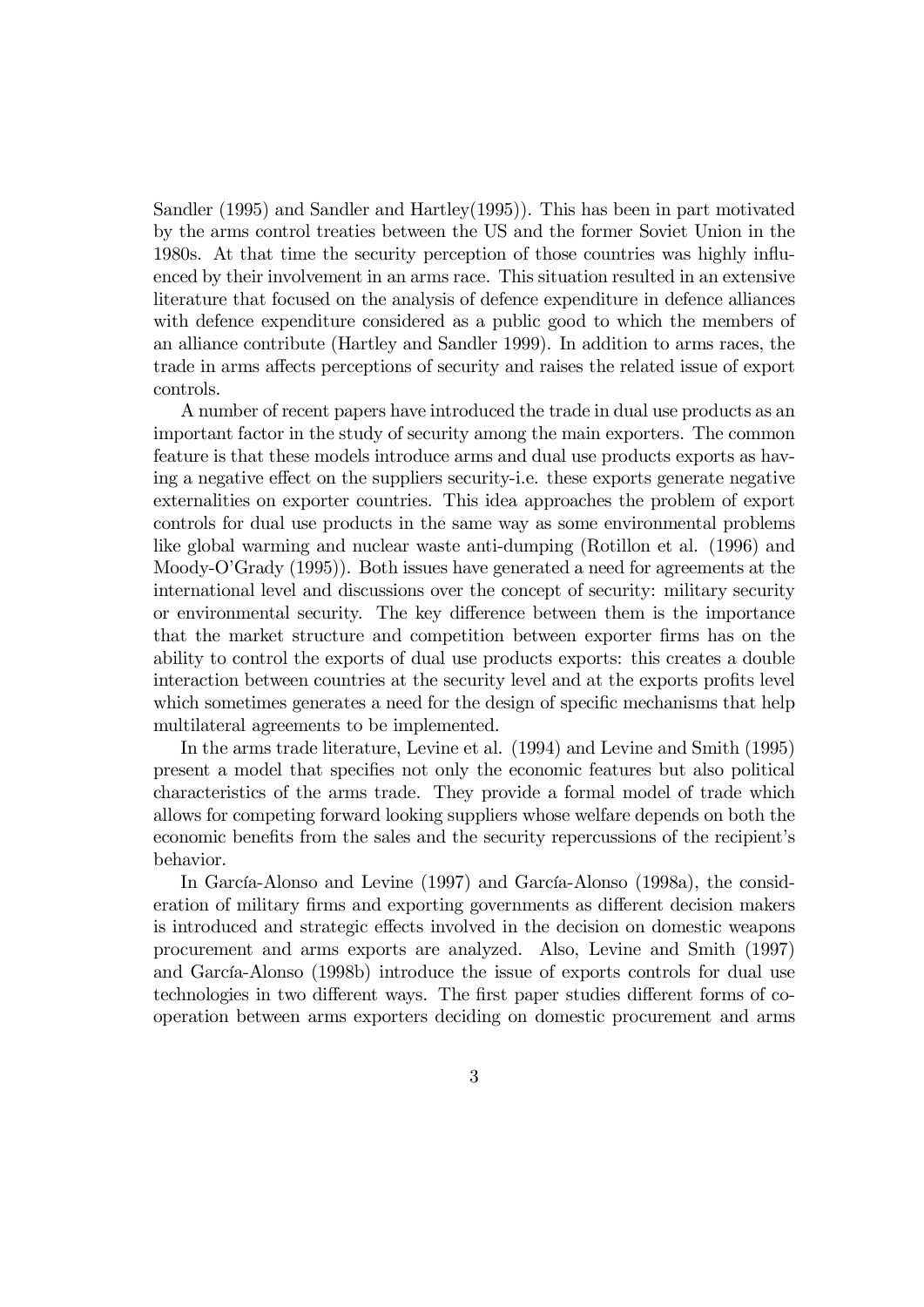exports and compares, among other things, the equilibrium quantities in each case. García-Alonso (1998b) examines the relationship between the optimal subsidization policies of  $R\&D$  investments of exporters of dual use technologies with the existence of a unilateral or multilateral concern for security in exporter countries.

A key difference between the various papers is the way each of them models the effect of exports on security. Whilst they all contemplate the negative effect of exports on the suppliers security, the way in which these exports are aggregated differs depending on whether or not product quality is considered.

The issue of aggregation technologies has also been raised in the context of public goods. Conybeare et al. (1994) discussed different ways of aggregating military capabilities of the members of a military alliance. Also, it has been applied to international environmental agreements in Sandler and Sargent (1995). Cornes and Sandler (1996) provide a detailed review of the relevant literature. However, export control agreements have not yet been analyzed under this perspective.

The paper is organized as follows. First, it presents some stylized facts of arms exports. Second, it examines the different ways of aggregating dual use products exports to give the security perception of exporter countries and their consistency with the relevant export control regimes. Third, it analyzes different models of export controls highlighting the role of the perception of security, market structure and competition between exporting firms in determining the existence of multiple equilibria and therefore, the need for coordination between countries in setting export controls. Finally, it describes the most significant characteristics of the existing dual use export controls.

#### 2. SOME STYLIZED FACTS

This section describes some of the main features of the international arms trade which our model seeks to address. Arms exports are big business in a market dominated by relatively small numbers of supplying and buying nations. Over the period 1993-1997, the USA was the world's leading supplier accounting for 47% of total weapons deliveries; and the top 5 suppliers, including Russia, UK, France and Germany, accounted for 82% of total deliveries. Over the same period, the top 10 recipients of defence equipment accounted for over 50% of total imports (ranked by value of imports, these were Saudi Arabia; Taiwan; Turkey; Egypt; South Korea; China; Japan; Greece; Kuwait: SIPRI 1998). It might be expected that small numbers of nations, especially as suppliers, are more likely to reach an international agreement on arms export controls.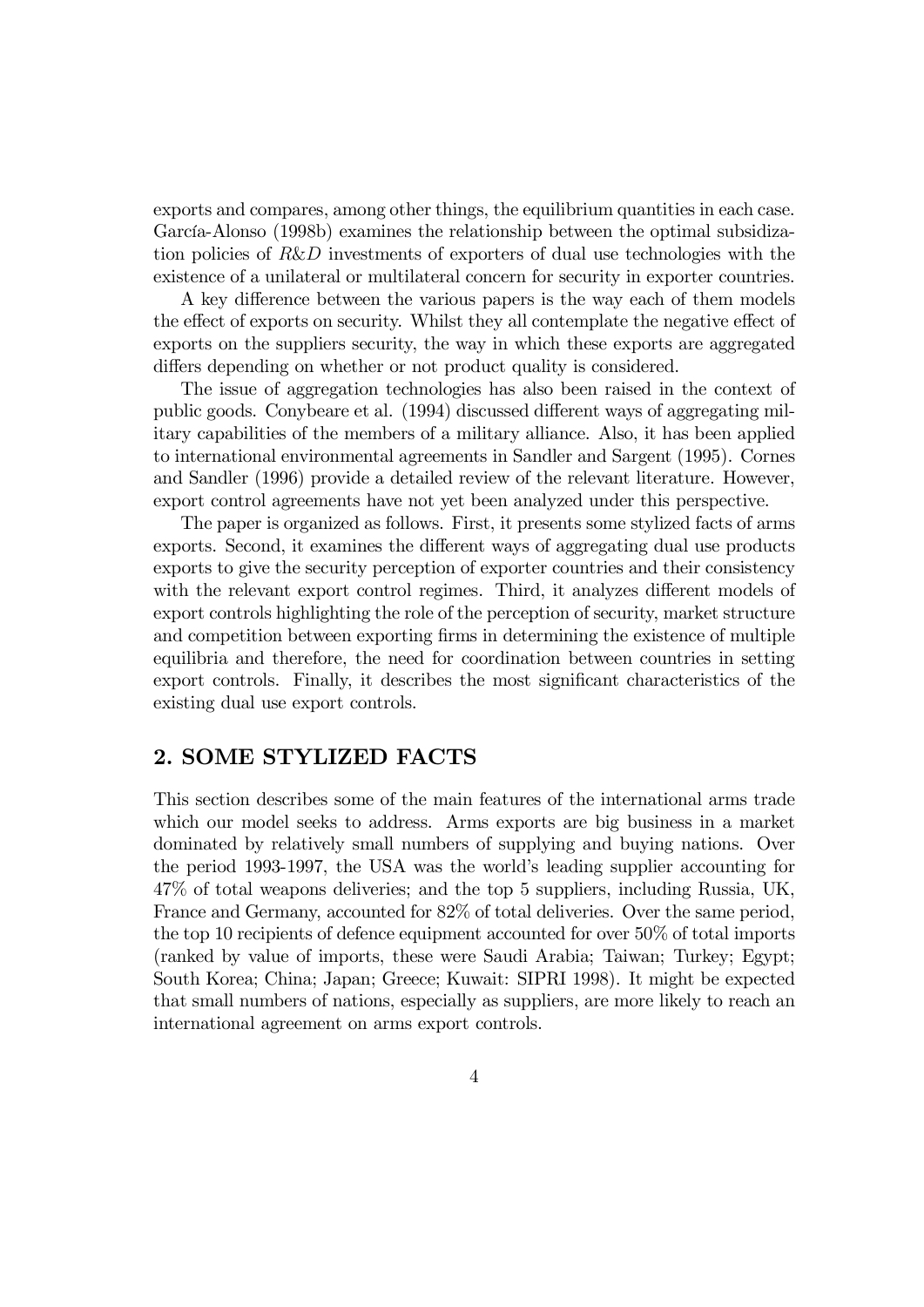Participation in the world arms market will partly reflect the different comparative advantages of both buyers and sellers with the market re‡ecting vertical differentiation. Some nations will specialize in supplying costly, high technology arms exports (e.g. France; UK; USA); others will specialize in supplying cheaper, low technology arms exports (e.g. Brazil; China). Similarly, buying nations will have different income levels affecting their ability to pay with poorer nations demanding cheaper and hence lower technology arms, with such demands reflecting the comparative advantage of their national armed forces (e.g. labour-intensive conscript forces with limited human capital will require "simple technology" weapons).

Arms exports are determined by the usual price and non-price variables, but they are 'different' in their dependence on political variables. Governments dominate the market through support for their national defence industries and their role in allowing arms exports and determining the terms of trade (e.g. R&D levies; favourable financial terms). Governments might also favour certain nations (e.g. allies; former colonies; friends) which might then be viewed as "captive markets"). Defence industries have the characteristics of both a military and economically strategic industry. They are economically strategic in terms of  $R\&D$  intensity, spin-offs and decreasing cost reflecting both economies of scale and learning (Sandler and Hartley, 1999). With high fixed  $R\&D$  costs and decreasing unit production costs, output is a major determinant of unit total costs. Disarmament following the end of the Cold War has resulted in fewer new projects and smaller national orders leading to pressures for defence companies to seek export markets. For national governments, arms exports are a means of maintaining their defence industries in an era of disarmament with exports resulting in 'wider economic benefits' (Hartley, 2000). But there are trade-offs with governments having to choose between support for their domestic defence industries and their concern with the possible impacts of arms exports on national security (e.g. importing nation might be a future threat to the exporting nations either directly or through regional conflicts which involve the exporting nation).

This concern with both national defence industries and national security might affect the exporting nation's attitude to the form of export controls where these vary between quantitative and qualitative. At the limit, there might be a complete ban on arms exports, but such a policy is not costless and the nation has to estimate the economic impacts of a ban, including the costs of retaining any defence industrial capability for national defence needs. Obvious costs from an export ban include losses of jobs and exports, higher prices for national defence equipment and the costs of either retaining capacity or shutting it down and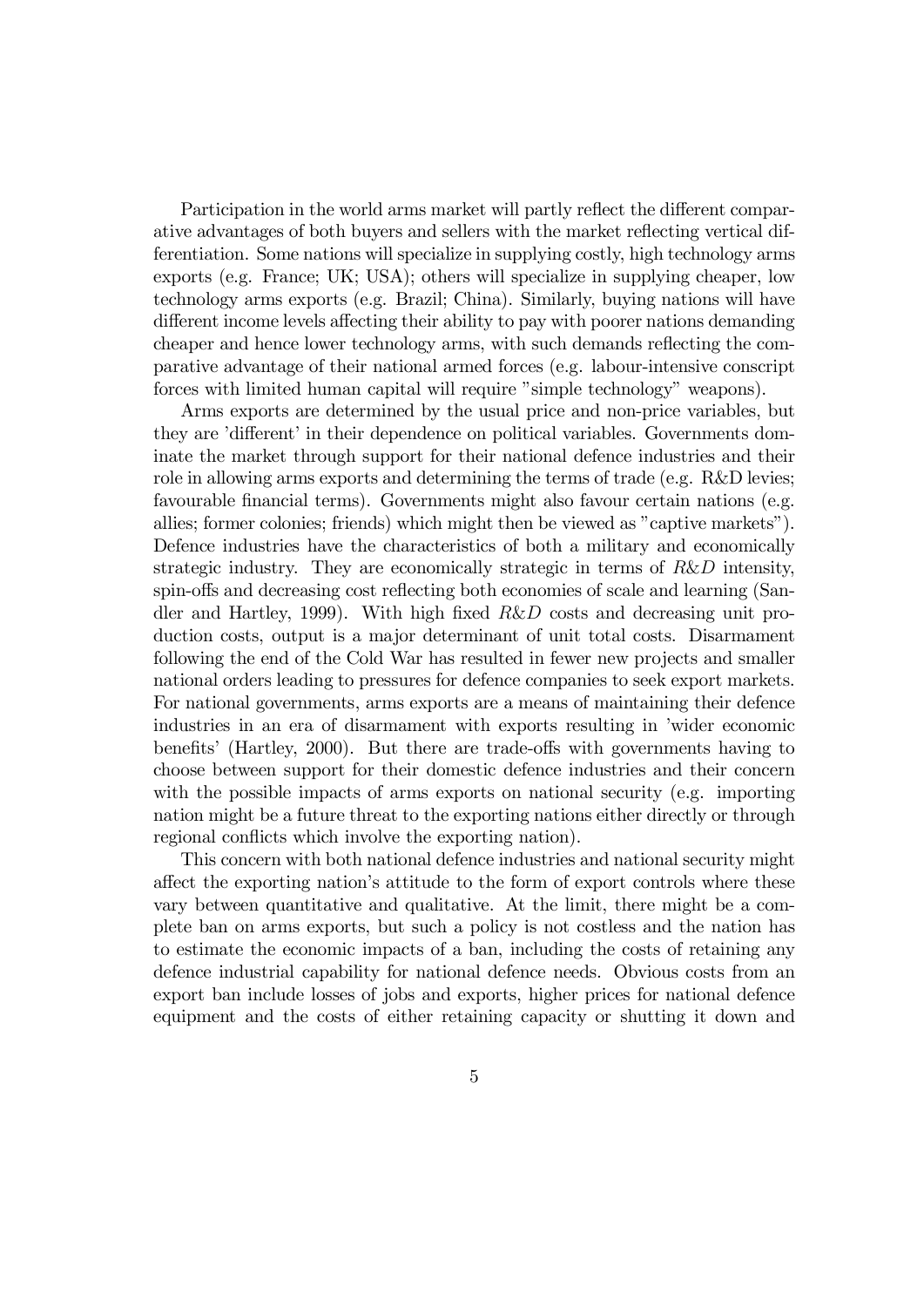re-starting between gaps in orders (Martin, Hartley and Stafford, 1999; Hartley, 2000). An alternative to a complete ban might be to control the quantity of arms exports to certain nations or to control their quality. Restrictions on quality mean that the exporting nation would refuse to supply the latest high technology equipment to foreign buyers. For example, combat aircraft and helicopters might be exported but without the latest radar, avionics and stealth features; conventional submarines might be exported but not nuclear-powered submarines. Of course, importing nations might respond to these various forms of export controls by buying from other nations or developing their own national defence industry (c.f. Israel and South Africa).

Policies on arms exports can be either national or international, with international agreements of fering the prospects of a public good in the form of peace. But international collective agreements involve substantial transaction costs in identifying participating countries, negotiating an agreement and then monitoring and enforcing it. Collective decisions are needed on the definition and range of weapons to be included in the agreement, the target importing nations to which the agreement applies, the policing and monitoring arrangements, the penalties for non-compliance and the incentives created for illegal trading. Even the definition of weapons causes problems, especially for dual use equipment (e.g. helicopters can be used as civil passenger transports or as military transports and observation posts). And, in the final analysis, actual arms export controls are implemented by nation states. These stylized facts form the background for our formulation of models of export controls.

#### 3. TECHNOLOGIES FOR AGGREGATION OF INTER-NATIONAL NEGATIVE EXTERNALITIES

This section examines different ways in which negative externalities caused by exports of dual use products can be aggregated to give a perception of the security consequences for the suppliers of this trade. Also, we discuss which fits better with each of the current export control arrangements. The discussion ignores the effect on security of domestic procurement in each of the exporter countries<sup>2</sup>. Let  $q_i$ denote the military capability exported by country  $i$  and  $S_i$  represent the overall effect of exports on supplier  $i$ 's security:

$$
S_i = S_i (q_1, ..., q_n), \t\t(3.1)
$$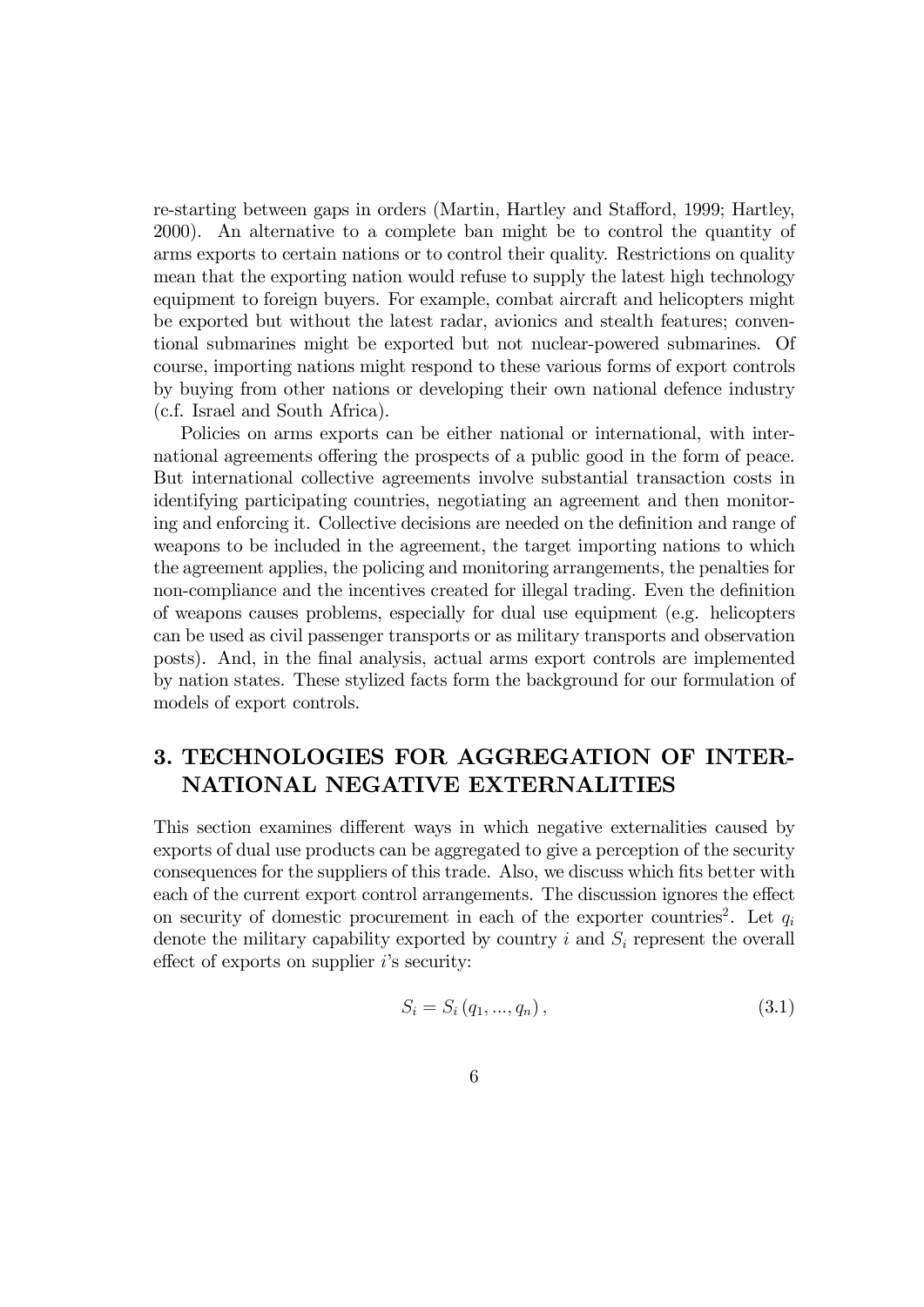where,  $n$  is the number of exporters and  $S_i$  is decreasing in all arguments.

The specific aggregations we now propose resemble those used in the public good literature for aggregating individual contributions in the supply of public goods. However, the interpretation is somewhat different; we obtain the aggregate negative externality on suppliers produced by exports of dual use equipment.

The constant elasticity of substitution (CES) function is extensively analyzed in Cornes and Sandler (1996) as a generalized technology of public good supply aggregation. The arms trade literature has also made use of the CES function<sup>3</sup> for the aggregation of arms exports (García-Alonso (1998a) used it as part of a general security function in which the effect on security of domestic procurement was also considered):

$$
S_i = -\left(\sum_{i=1}^n (q_i)^{\sigma}\right)^{\frac{1}{\sigma}}, \qquad (3.2)
$$

where  $\frac{1}{1}$  $1 - \sigma$ <br>the  $\alpha$ is the elasticity of substitution between the different countries exports in the exports security function. In our context, the elasticity of substitution determines the impact any country's exports has on security. When  $\sigma = 1$ , all countries' exports are perfect substitutes on the final negative impact on security:

$$
S_i = -\sum_{i=1}^{n} q_i.
$$
 (3.3)

This aggregation fits best with military capability being related to quantity exported of homogenized dual use products and provides a rationale for quantitative export controls. Also it could be applied to global warming where products are homogenized in terms of the units of  $CO<sub>2</sub>$  they produce.

When  $\sigma$  approaches  $\infty$ , we have a technology of aggregation in which what determines the global negative externality is the maximum of the exported military capabilities:

$$
S_i = -\max(q_1, ..., q_n). \tag{3.4}
$$

An interesting property of this aggregation is that increases in any of the countries' exported military capability do not affect security unless it goes beyond the level exported by any of the other countries. In this case, we get close to the best-shot technology for aggregating individuals' contributions to public goods. This was used first in Hirshleifer (1983) for public goods. García-Alonso (1998b)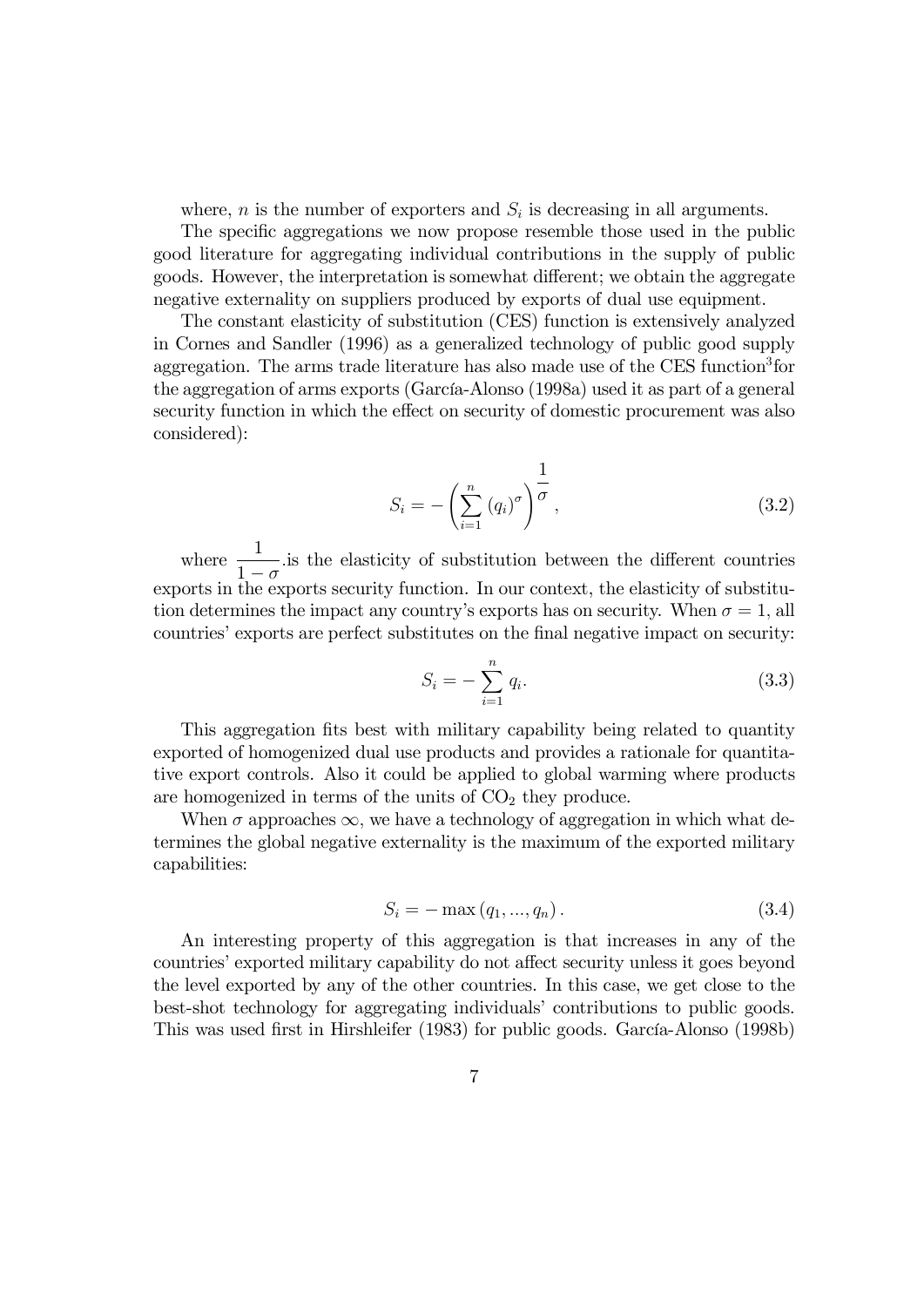used it for the aggregation of dual-use goods exports to give a perception of security on exporter countries. This method fits well when the quality and not the quantity of the product exported is what really affects security. However, note that with this type of aggregation, only the highest exported quality affects security. One could also consider the case in which other lower exported qualities also affect security<sup>4</sup>, however, the best shot aggregation provides a good index of security perception of countries that set qualitative export controls which specify lists of products which cannot be exported, based on their applicability to military purposes (e.g. AG).

Let us now discuss which definition of military capability seems to correspond best with the existing dual use export controls. In general, military capability is a function both of the quality and quantity of exports. Export controls could be either *quantitative* or *qualitative*. The first term would embrace controls which set a numerical ceiling on permitted classes of the amount of exports. The second term would imply limits on the performance or quality of exports of dual use products (this classification is similar to the one proposed in Panofsky  $(1990)$ ). In practice, the existing export control agreements refer to the quality or powerfulness of dual use technologies exported. It does not seem that the countries taking part in these agreements perceive quality and quantity as being substitutes for each other. For instance, in the U.S., The National Defense Authorization Act on High Performance Computers (HPC)<sup>5</sup> controls and restricts the exports of powerful computers to a group of 50 countries including Russia, China and Israel. It is obvious that in this case quality and quantity are not substitutes for each other. In other words, having a computer which is able to simulate a nuclear experiment is not at all the same as having many computers which don't have enough power to do it. It could be argued though, that, in terms of security, it should not be the same one restricted country having access to a higher quality than several restricted countries managing to acquire it. For instance, if India had access to HPC and Pakistan did not, would it be better or worse for the exporters security than both getting it?. There is no clear answer. In principle, one the two countries having HPC should be worse, but, Pakistan and India (as most of the importers of restricted dual use goods) are involved in an arms race. Under this consideration, exporting a high tech good to India only could dangerously destabilize the arms race, besides, the willingness to pay of Pakistan to pay for the high tech would increase making it even more tempting for producer countries to export it to Pakistan too. We can then conclude that quality alone gives a good index of the definition of military capability for countries who are interested in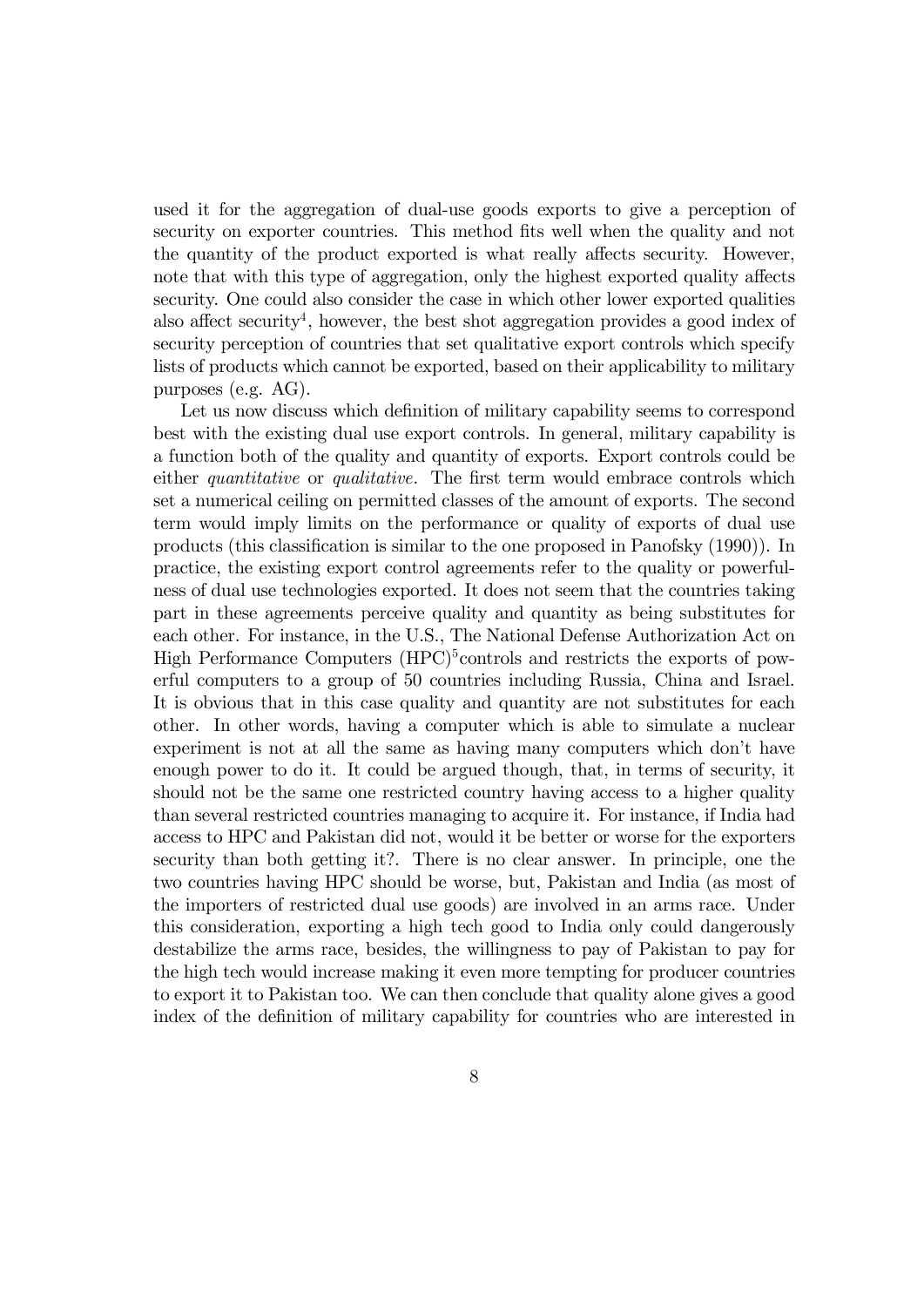implementing export controls.

In the following section, we use the best shot technology in presenting different noncooperative games that attempt to explain the strategic interaction between countries involved in export control arrangements and how their decisions are affected by the exports market structure. We first use a discrete choice model in which governments are faced with the decision of whether or not to restrict a domestic firm's export quality. We then extend the discussion to a continuous choice and general security function situation.

#### 4. THE RESTRICTION GAME

#### 4.1. Discrete choice model

One of the distinguishing characteristics of the exports control problem is the two level interaction between governments deciding their optimal export controls and still caring about their domestic firms which compete in the international market for dual use products. The decision faced by exporting countries can be presented in the following way:

$$
W_i = \pi_i + \theta_i S_i, \tag{4.1}
$$

where  $W_i$  is social welfare,  $\pi_i$  is the domestic firm's profits,  $S_i = -\max(q_1, ..., q_n)$ and  $\theta_i$  is the degree of security concern of the government so if  $\theta_i = 0$  the government's and the firm's problem would be equivalent.

Consider now an export market composed of two countries with one firm each exporting dual use products to the rest of the world. Firms compete in qualities and governments face the decision on setting export controls on the quality that the home firm exports or not. It is very helpful at this point to start with a discrete choice model and a best shot technology for aggregation. In this case, the problem faced by governments is indeed a two choice game and it is presented in figure 1. As can be seen, the profit of each firm depends on the quality that both export,  $\pi_i(q_1, q_2)$ , the first quality is the quality exported by firm in country 1 and second term is quality exported by firm in country 2.

The game we present in this section is a version of García-Alonso (1998b). That paper presented a three stage game in which governments commit to an  $R\&D$  subsidy for the domestic firm before firms choose their  $R\&D$  investment. Once governments know the outcome of the  $R\&D$  process, they choose the optimal technology security policy which takes the form of a maximum exportable quality.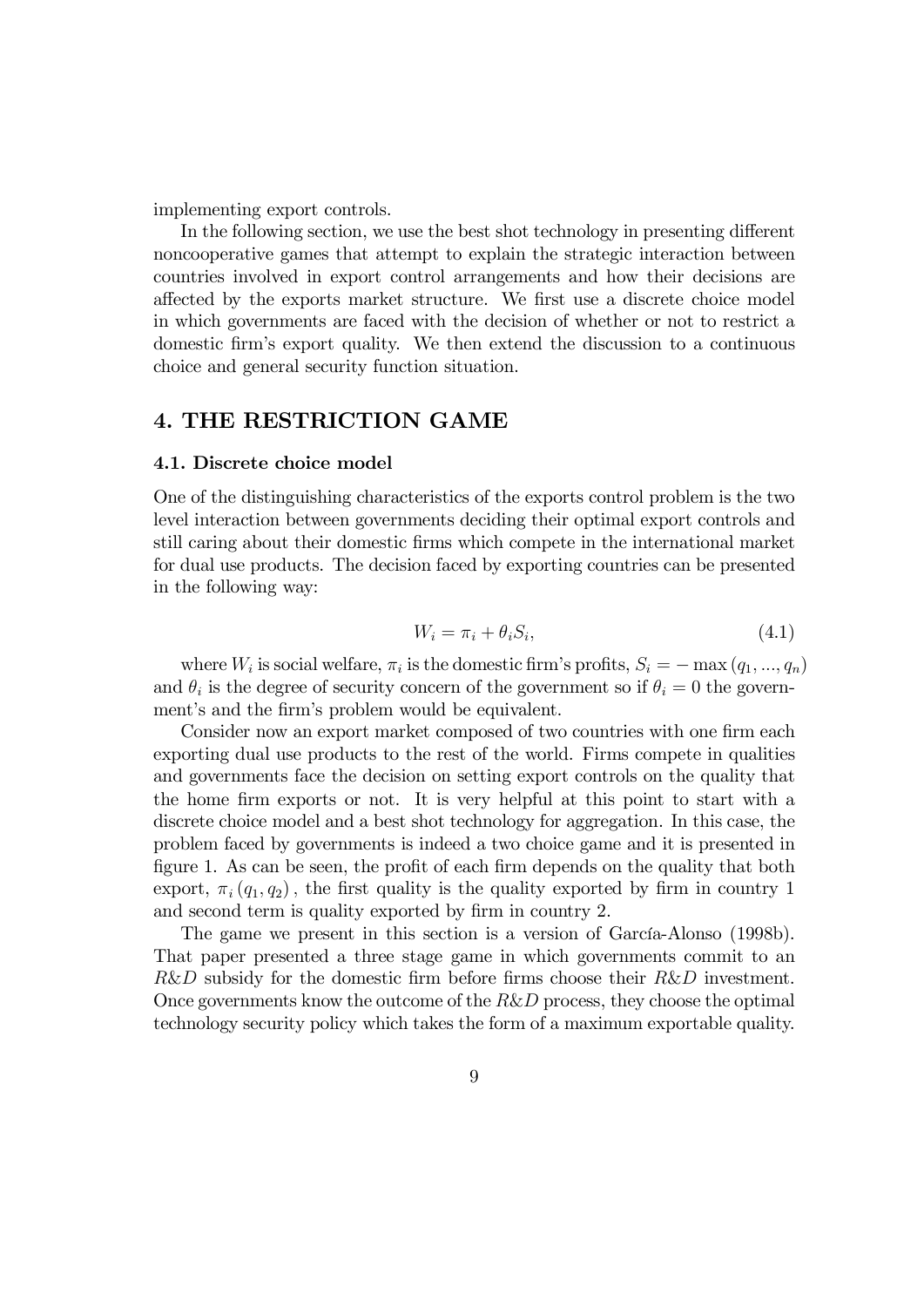This policy becomes relevant when the domestic firm is successful in  $R\&D$  and it consists of allowing or not the domestic firm to export the innovation depending on the quality available to the competitor. Given this policy, firms make their quality choices and, finally, compete in prices.

Our intention is to focus on the game theoretical interaction between exporter countries whose firms have been successful in developing a higher quality. The fact that governments are not able to commit on export controls before firms invest in  $R\&D$  makes our simplified game valid for our purposes. All  $R\&D$  costs are sunk and governments know the quality that competitors are able to sell. It is then left with the exports control decision. Our objective is to analyze the problem involved in implementing a multilateral export control regime given that member countries already have access to the technologies whose exports they intend to restrict

There are two qualities that firms are able to produce:  $q_H$  and  $q_L$ , with  $q_H > q_L$ . The dilemma faced by governments consists of deciding whether or not to allow the higher quality to be exported. The result of this game will depend crucially on the kind of competition between exporting firms and on the degree of concern for security,  $\theta_i$ , of each government.

Consider a situation in which importer countries care about quality but they also perceive the product offered by each firm as different: in other words, we consider a model of horizontal differentiation in which quality matters (see Economides (1989) for an example of this). In this case, the profit functions of each firm would be increasing in its own quality so that  $\pi_1 ( q_L, q_H) < \pi_1 ( q_H, q_H)$ ,  $\pi_2(q_H, q_L)$  <  $\pi_2(q_H, q_H)$ . Also, if both firms export the same higher level of quality, their profit is not smaller than they would obtain if none of them could export the innovation- i.e.,  $\pi_i(q_L, q_L) \leq \pi_i(q_H, q_H)$ ,  $i = 1, 2$ . Finally, profit is a decreasing function of the competitor's quality- i.e.,  $\pi_1 (q_L, q_H) < \pi_1 (q_L, q_L)$ ,  $\pi_2(q_H, q_L) < \pi_2(q_L, q_L)$ ,  $\pi_1(q_H, q_H) < \pi_1(q_H, q_L)$  and  $\pi_2(q_H, q_H) < \pi_2(q_L, q_H)$ .

Under these conditions, given that government  $2$ , for instance, restricts its firm export's quality to  $q_L$ , government 1 will restrict its firm too if and only if when it restricts, welfare is higher,  $W_1(q_H, q_L) < W_1(q_L, q_L)$ . For this to be the case the degree of security concern of government 1 should be higher than:

$$
\frac{\pi_1(q_H, q_L) - \pi_1(q_L, q_L)}{q_H - q_L} \equiv \theta_1^*.
$$
\n(4.2)

This provides a cut-off line between security concerned and unconcerned governments. In this context, a security concerned government would be that which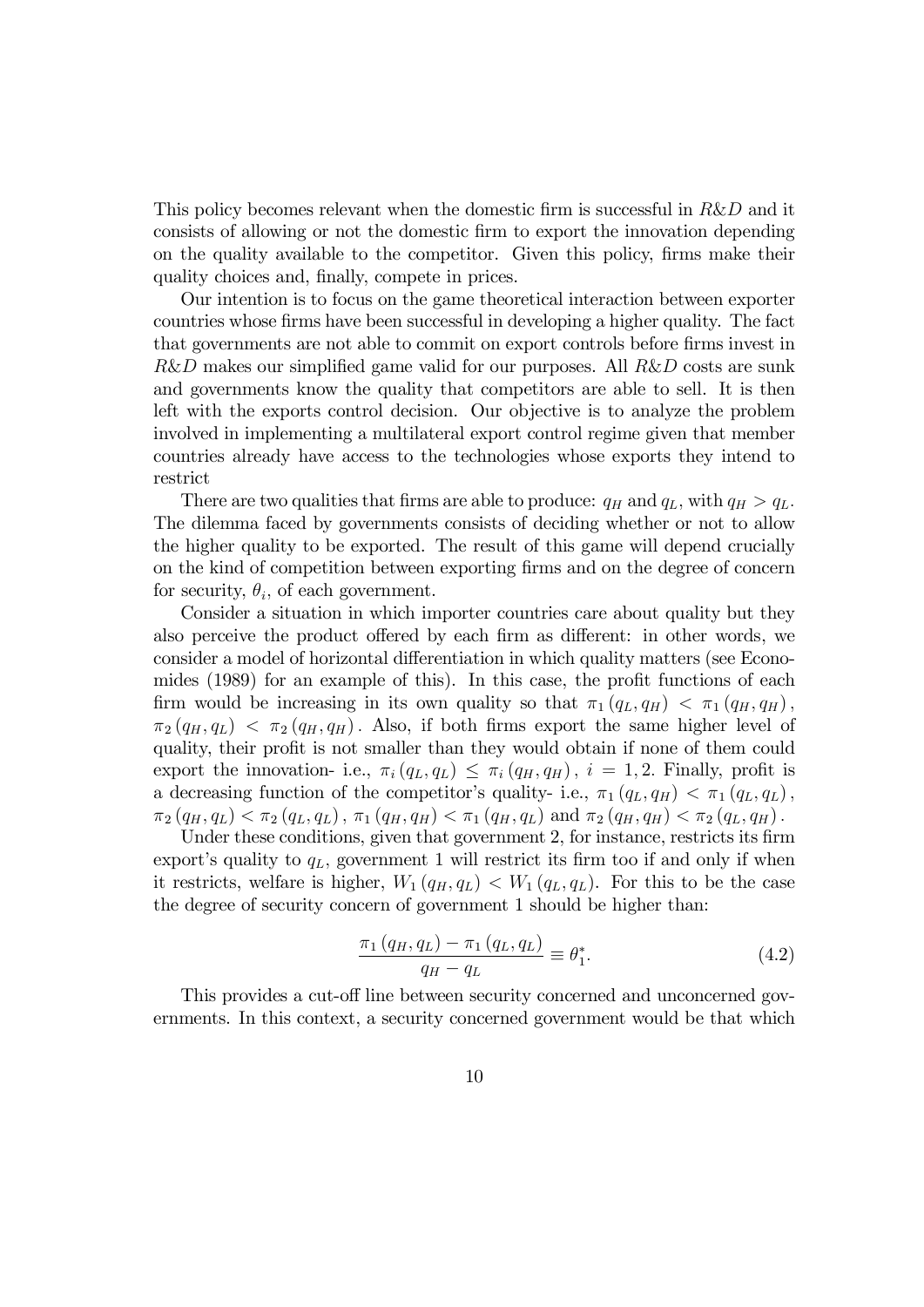would restrict the exported quality if it were the only one to have the high quality.

If both governments are security concerned (i.e.,  $\theta_1 > \theta_1^*$  and  $\theta_2 > \theta_2^*$ ), we have two Nash equilibrium in pure strategies<sup>6</sup> in the game presented in Figure 1: Either both governments restrict (R) or neither of them restricts (NR) the domestic firm. This is because restricting one's own firm only affects security if it lowers the maximum exported quality. If the high quality level is available from the other country's company then it is better for the government not to restrict its home firm so that it can compete effectively. These two possible equilibria can be ranked by comparing the welfare that the governments achieve in each of them. It is easily shown that governments prefer the equilibrium in which both restrict if their concern for security is higher than:

$$
\frac{\pi_i\left(q_H, q_H\right) - \pi_i\left(q_L, q_L\right)}{q_H - q_L} \equiv \theta_i^{**}.\tag{4.3}
$$

Note that, since the profit functions are decreasing in the competitor's quality, the degree of security concern for which governments prefer a global restriction is smaller than the degree of security concern for which one government decides to restrict when it is the only country to have the high quality - i.e.,  $\theta_i^* > \theta_i^{**}$ .

#### Figure 1

|  |  | NR                                                                                                                                                                                                                                         |  |
|--|--|--------------------------------------------------------------------------------------------------------------------------------------------------------------------------------------------------------------------------------------------|--|
|  |  | $\pi_1\left[\begin{array}{c c c c} \ \hline R & \pi_1\left(q_L,q_L\right)-\theta_1q_L, & \pi_2\left(q_L,q_L\right)-\theta_2q_L & \pi_1\left(q_L,q_H\right)-\theta_1q_H, & \pi_2\left(q_L,q_H\right)-\theta_2q_H\right] \end{array}\right]$ |  |
|  |  | $\left  NR \mid \pi_1(q_H, q_L) - \theta_1 q_H, \pi_2(q_H, q_L) - \theta_2 q_H \mid \pi_1(q_H, q_H) - \theta_1 q_H, \pi_2(q_H, q_H) - \theta_2 q_H \right $                                                                                |  |

In general, the discrete choice games with two symmetric Nash equilibria one of them being Pareto dominant was first analyzed in Harsanyi and Selten (1988) and considered as a possible example of negative externalities in Dybvig and Spatt  $(1983)$ . The problem with this game is that it is difficult to give a clear prediction of which of the two equilibria will result. Indeed, even if both governments get together before deciding whether to restrict or not and assure they plan to restrict we should not expect that they believe each other (Aumann, 1990). The reason is that, independently of its own choice, government 2 gains if government 1 restricts, hence, government 2 would always say it is going to restrict, even when it is not planning to restrict. This characteristic of the game is due to the fact that a firm's profits depends on both exporters quality, so that firms always prefer to have a leadership in quality with respect to the other firm. If firms had their own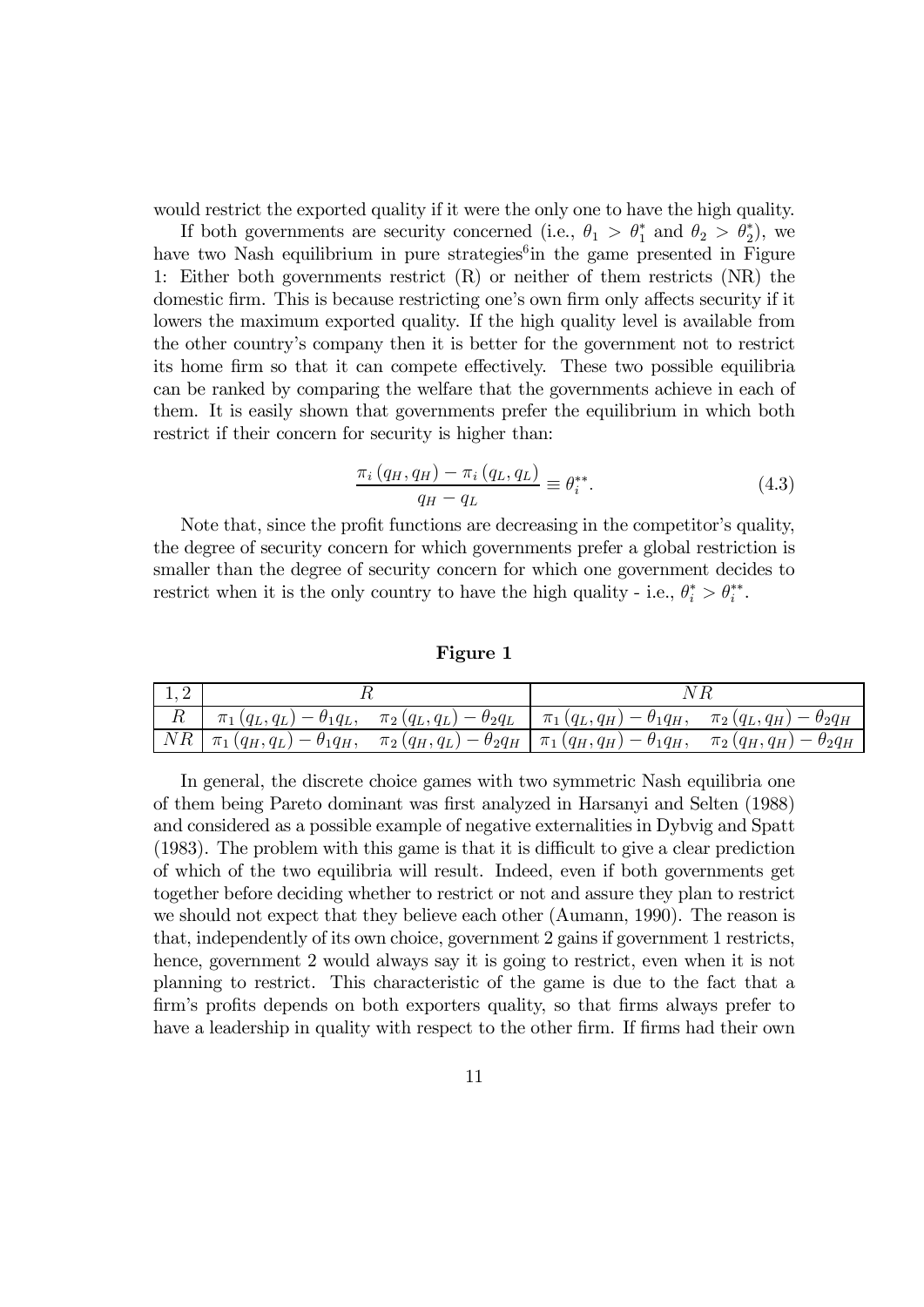captive markets the situation would be different. In the extreme case, having a captive exports market means that the firm's profit function would no longer be dependent on the other firm's exported quality. In this situation, the game would have the features of the Stag Hunt game and pre-play communication would help countries to implement a multilateral restriction.

It has been discussed (Sandler and Sargent, 1995) that, especially in coordination games in which players don't trust each other, a mixed strategies equilibrium makes sense. For the game in Figure 1, the mixed strategies equilibrium is given by the probabilities of the other country cooperating that makes them indifferent between restricting or not. For government 2 this probability is:

$$
\rho_2 = \frac{\pi_1 (q_H, q_H) - \pi_1 (q_L, q_H)}{\pi_1 (q_L, q_L) - \pi_1 (q_H, q_L) + \theta_1 (q_H - q_L) + \pi_1 (q_H, q_H) - \pi_1 (q_L, q_H)}.
$$
(4.4)

Therefore, if both governments implement the restriction with a probability bigger than  $\rho_i$ , the *both governments restricting* equilibrium would be the predicted outcome. Note that an increase in the degree of security concern clearly favours the chances of the restricting equilibrium.

As predicted for these types of games in the literature, an increase in the number of countries which have access to the high quality and take part in a multilateral restriction game would diminish the chances of observing the restriction on quality implemented. The first reason is that, according to our definition of security, one country not restricting exported quality has the same effect on security as all countries defecting. As a consequence,  $\rho_i$  would be bigger with more countries and the chances of a multilateral restriction smaller (see Sandler and Sargent, 1995 and Fudenberg and Tirole, 1995 chapter 1)). Besides, an increase in the number of exporting countries will also increase competition and affect negatively the per country profits and therefore, the payoff matrix.

Consider now the effect of the existence of uncertainty over the degree of security concern of governments. For instance, imagine a situation in which government 1 has some uncertainty over the degree of security concern of government 2 such that,  $P_2$  is the probability that  $\theta_2 > \theta_2^*$  and  $1 - P_2$  is the probability that  $\theta_2 < \theta_2^*$ . Rewriting the game in Figure 1 in terms of expected welfare for government 2 we conclude that, although none of the governments restricting remains a Nash equilibrium in pure strategies, the *both governments restricting* equilibrium might disappear if it is sufficiently unlikely that government 2 cares about security. It is also worth noting that, if government 2 does care about security, it is in its self interest to reveal it to the security conscious country.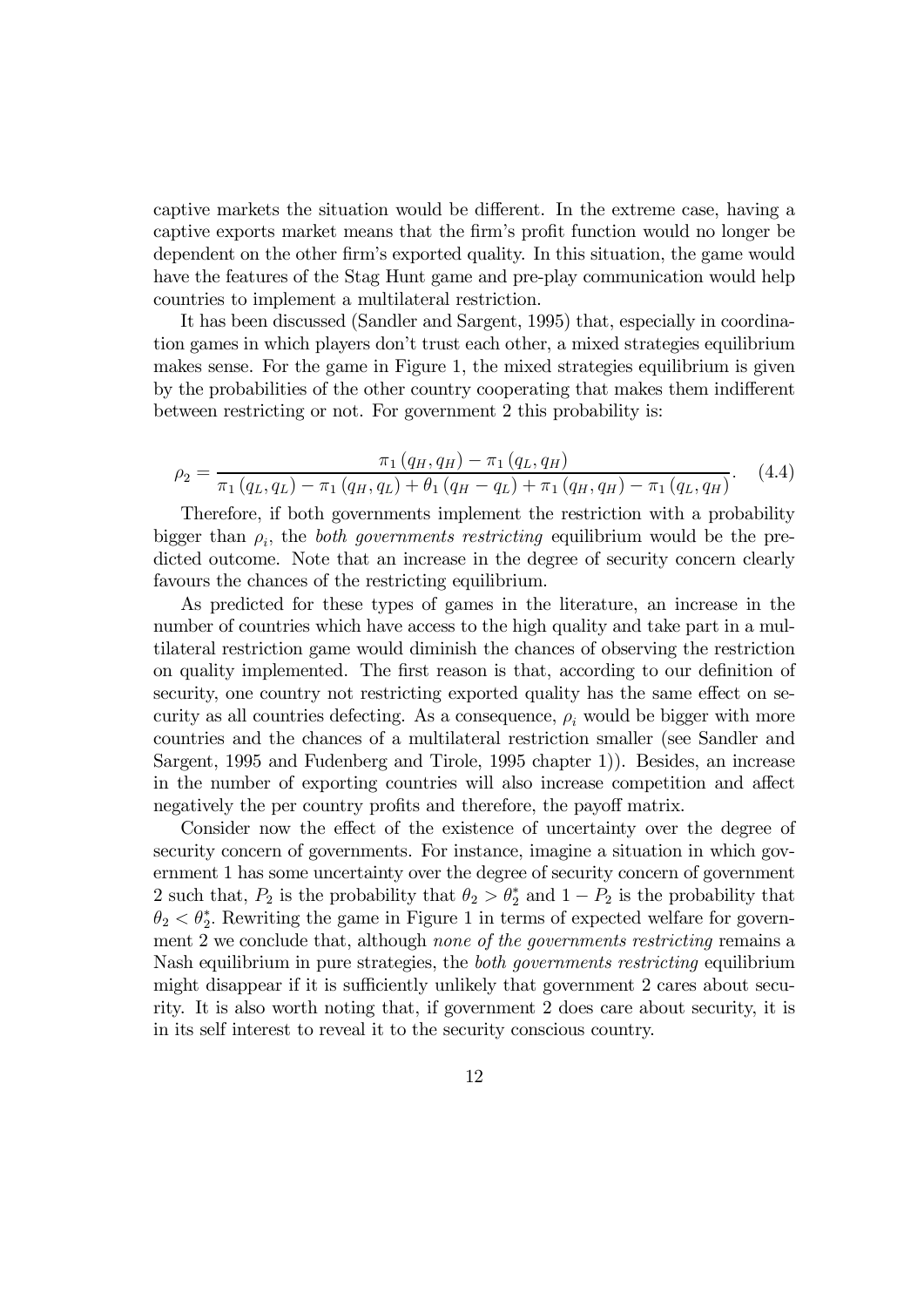#### 4.2. Continuous choice model

The previous section assumed that, when restricting, countries were faced with a discrete choice. This makes sense in cases in which innovation processes are discrete and the qualitative differences between two different generations of products are significant in terms of security. In other instances, like a missile's speed or precision, it is very difficult to justify a discrete choice framework. Also, if countries were attempting to restrict quantity a continuous choice would be more suitable.

This section analyzes the restriction game in a continuous choice environment. Governments will be confronted with a continuous choice of restriction. Our objective is to see under which conditions we obtain multiple equilibria in this framework<sup>7</sup>. For this purpose, we will use a model in which governments must decide the amount of dual use products they allow their firms to export taking into account both the domestic firms profits and the security consequences of such exports. We use the general form of security described in equation (3.1), and the welfare function stated in equation $(4.1)$ . Therefore, the problem for government 1 is presented as follows:

$$
\underset{\{q_1\}}{\text{Max}} \quad \pi_1\left(q_1, q_2\right) + \theta_1 S_1\left(q_1, q_2\right). \tag{4.5}
$$

The first order condition for this problem is:

$$
\frac{\partial \pi_1(q_1, q_2)}{\partial q_1} + \theta_1 \frac{\partial S_1(q_1, q_2)}{\partial q_1} = 0.
$$
\n(4.6)

This is also the reaction function of government 1 to the quantity allowed to be exported by government 2. A necessary but not sufficient condition for having multiplicity of symmetric Nash equilibria is that both reaction functions have a positive slope greater than 1 at a Nash equilibrium<sup>8</sup>:

$$
\frac{\partial q_1}{\partial q_2} = -\frac{\frac{\partial^2 \pi_1 (q_1, q_2)}{\partial q_2 \partial q_1} + \theta_1 \frac{\partial^2 S_1 (q_1, q_2)}{\partial q_2 \partial q_1}}{\frac{\partial^2 \pi_1 (q_1, q_2)}{\partial q_1^2} + \theta_1 \frac{\partial^2 S_1 (q_1, q_2)}{\partial q_1^2}} > 1.
$$
\n(4.7)

The denominator of this expression must be negative for this is the slope measured at a Nash equilibrium. Therefore, a sufficient condition for the slope to be positive is that the numerator is positive. In other words, we need the government's marginal welfare of increasing the exported military capability to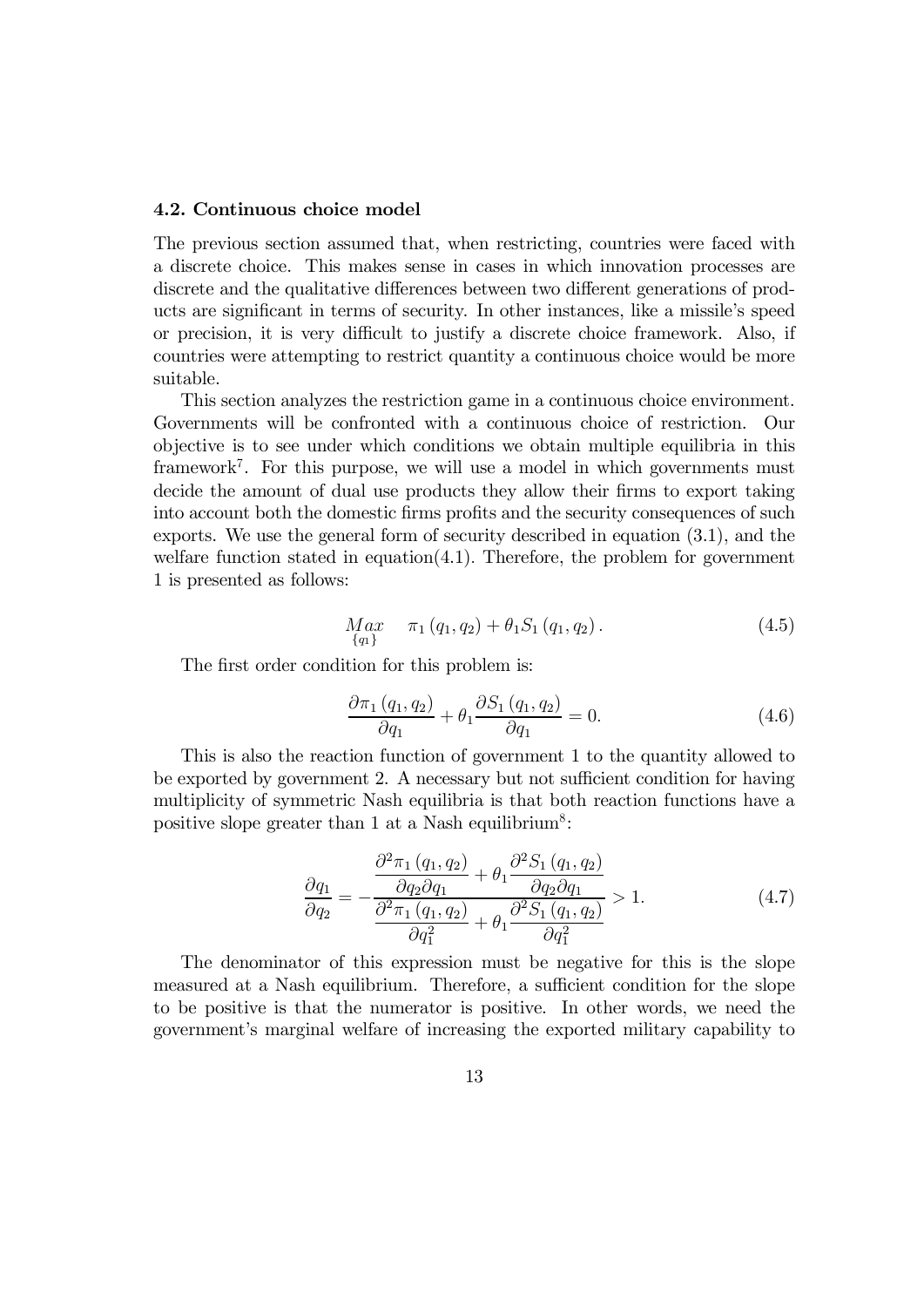rise with increases in the other governments exported capability. Note that this is a property present in the discrete choice games studied in the previous section. When the other country does not restrict, it becomes welfare improving for the government not to restrict as opposed to the case in which the other country restricts exported quality.

As by exporting military capability, countries are generating a negative externality not only to themselves but also to the other exporters we can say in general that equilibria in which the exports level is higher will imply lower welfare<sup>9</sup>. If there is a unique Nash equilibrium, the level of exported military capability is higher than the Pareto optimal one: in this case we would have a Prisoner's Dilemma problem. In other words, we have a unique Nash equilibrium which is Pareto inferior.

#### 4.3. Introducing vertical differentiation

So far, we have analyzed the nature of the game played by countries that, having access to the 'state of the art' technology and, based on security grounds, aim to prevent firms from exporting it to other countries.

However, there are also countries which do not have access to the high-tech products but instead, they export low-tech products to importers who cannot afford to buy the highest quality. Using the literature on vertical differentiation (e.g. Shaked and Sutton  $(1982)$ ), when importers have different incomes, low tech firms would still have some positive profits by selling a lower quality at lower prices to low income countries. An interesting feature of the vertical differentiation models is that the optimal quality for the low-tech firm is an increasing function of the quality exported by the high tech firms. Therefore, in a continuous choice environment, if countries involved in exporting high qualities manage to agree to diminish the quality of their exports, low tech exporters would also diminish their qualities in order to keep the quality gap between them. This would hold even if their governments did not care about security (as long as the restricted quality is above the technological frontier of low tech countries).

#### 5. EVALUATION OF MULTILATERAL MILITARY RE-LATED EXPORT CONTROL REGIMES

This section identifies the characteristics of the multilateral military-related export control regimes which reveal the coordination problems involved in these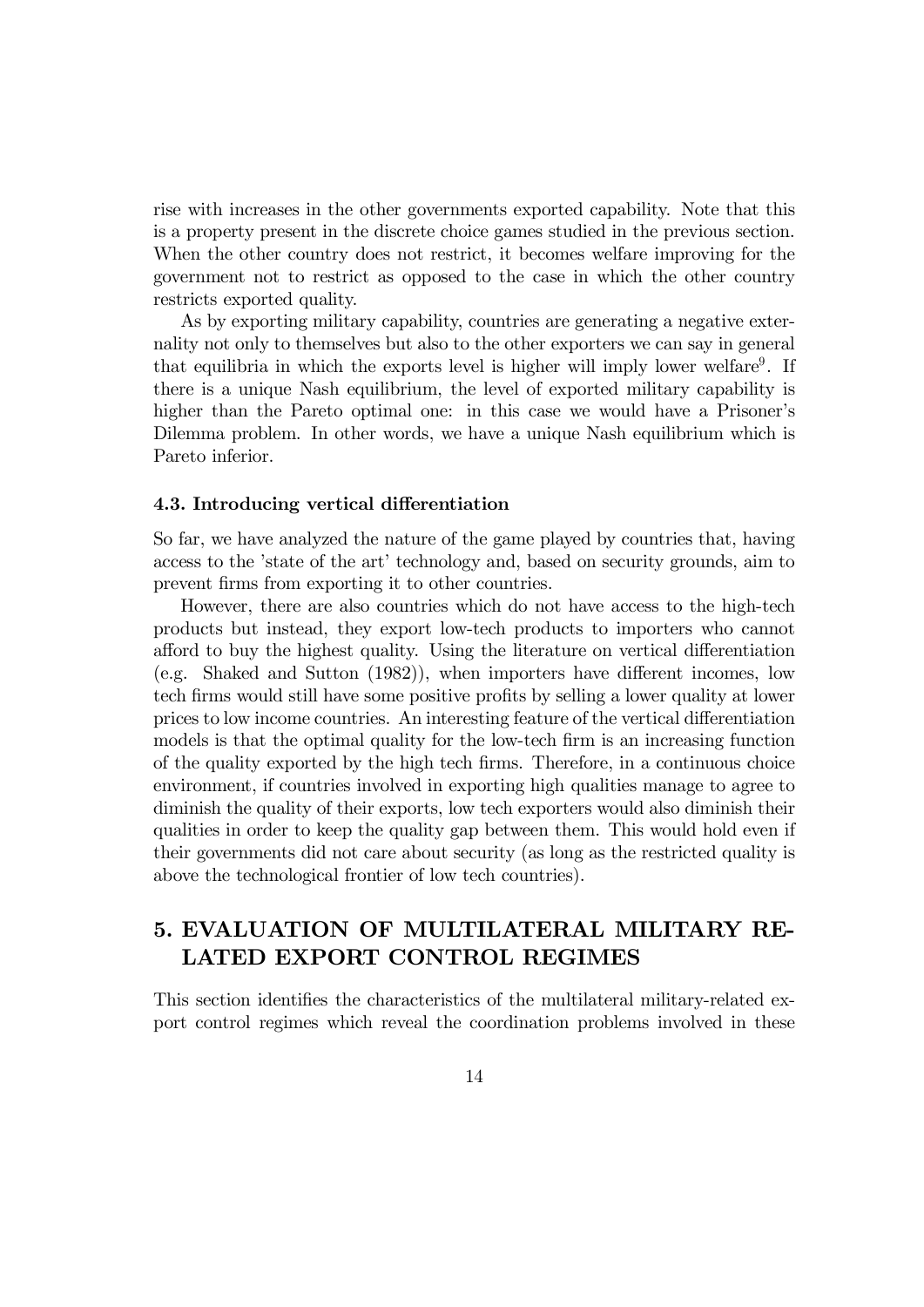regimes and the coordination mechanisms designed by some of them in order to achieve an effective multilateral restriction regime<sup>10</sup>.

Table 1 presents the membership of the different export control regimes and the year in which each was created. First note that most of the regimes were created by the end of the Cold War and therefore, the perception of military related exports as having a negative effect on security is a characteristic of the post-Cold War era. Interestingly, the last regimes to be created are those which target specifically dual use products and technologies. This can be seen as the consequence of the spin-offs between the civil and the military sector increasingly flowing in both directions.

It is a general characteristic of these export control regimes that they are implemented through national export control mechanisms. Therefore, they are all voluntary arrangements. The conditions for membership differ between them but, they have in common that the prospective member must develop or have national export controls on the relevant items. Besides, the overall approach of the country to non-proliferation issues is also taken into account.

So far, we have seen that the military related export controls are multilateral in the sense that they are implemented by a group of countries whose common characteristic is having national export controls, which signals an individual concern for security. But, these agreements do not have direct enforcement power: membership is voluntary and there is no penalty system. What then is the role they play in facilitating multilateral restrictions? The same question has been posed for other multilateral institutions that attempt to promote international trade cooperation (e.g. Maggi (1999) for the World Trade Organization). In that case, we have a Prisoner's Dilemma which, as is well known, when played repeatedly leads to a multiplicity of equilibria. This paper has used a static game structure where a multiplicity of equilibria arises and, with that, the need for coordinating on the good equilibria. Some of the suggested roles of a multilateral institution, like export control arrangements, would be to act as an information gathering agency, generate a sense of 'international obligation' and promote multilateral rule making. In doing so, these multilateral arrangements add an important feature to the individual national export controls of the security concerned countries which is the joint implementation of coordination mechanisms.

The information gathering is made in most of the export control arrangements through agreed lists of controlled items. These lists describe the products and technologies which are considered relevant for each specific export control arrangement. In building up these lists member countries make explicit the items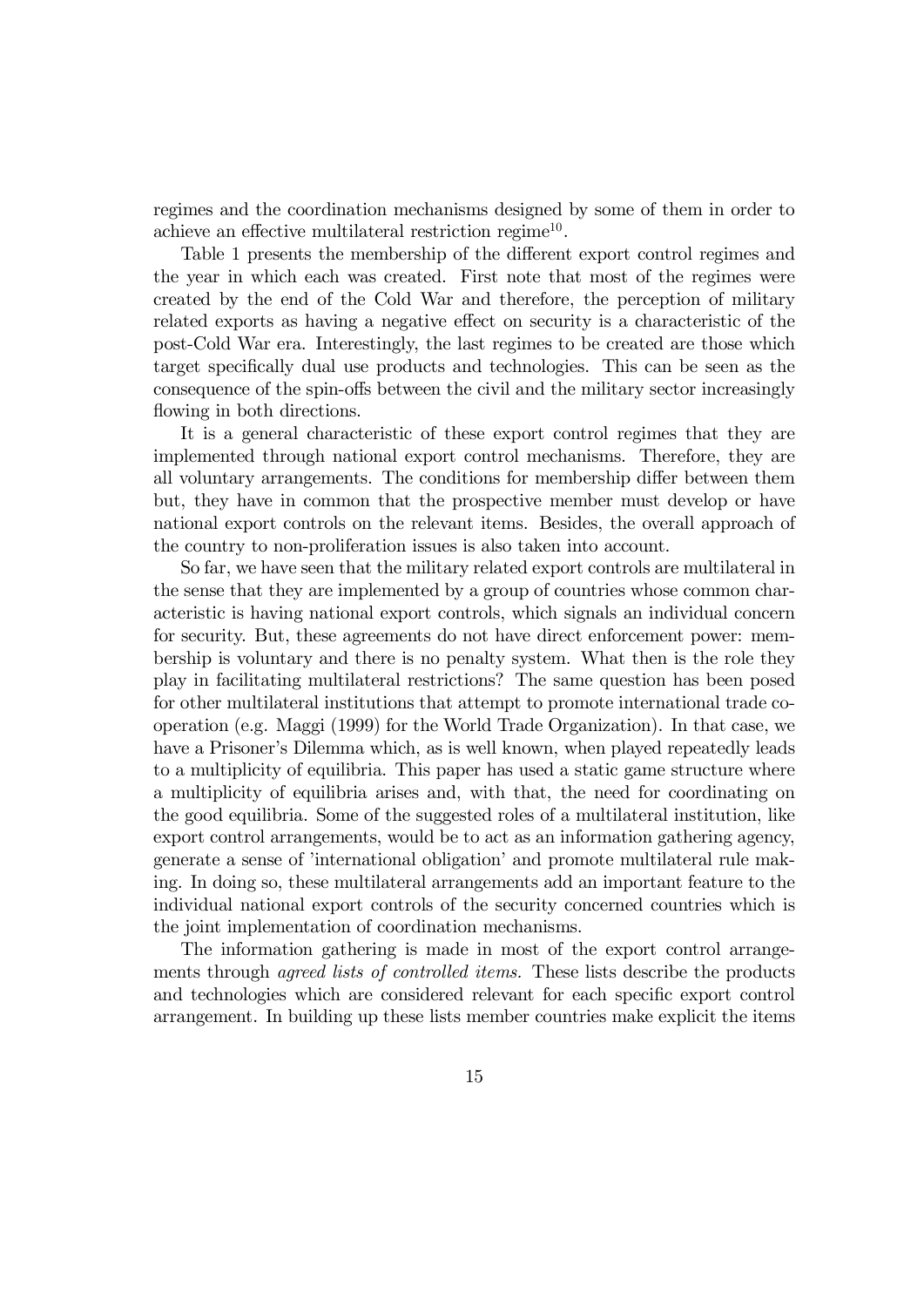over which member countries are security concerned. This plays an important role in the national implementation of the export control because, as was seen in the previous section, uncertainty about the degree of security concern of other potential exporter countries makes it less likely that an equilibrium in which countries multilaterally decide to restrict is achieved. Also, especially for dual use goods, it is sometimes technically difficult to define which goods can have potential military application. Therefore, deciding over lists is a way for some countries to realize the military application of some dual use products about which they might not be aware.

In the case of the ZC and the NSG, the list of controlled items is called the Trigger List, the reason being that any potential export of a listed item to a nonnuclear weapon state triggers the need for International Atomic Energy Agency (IAEA) safeguards. The safeguards aim to verify that the potential importer is not using nuclear material or equipment to develop or produce nuclear weapons. In May 1997 the IAEA safeguards were strengthened and renamed as full scope safeguards. A key element of the new safeguards is an enhanced information system managed by the IAEA based on expanded declarations on nuclear transfers. The members of the NSG have agreed on implementing full scope IAEA safeguards over potential transfers of items in the Trigger List. Again, this makes clear the way in which countries make explicit their perception of security and therefore, it helps in achieving the multilateral implementation of export controls.

We have seen the positive aspects of the existence of *agreed lists of controlled* items. Nonetheless there might be some risks involved in relying too much on lists when dealing with dual use goods. First, there is the updating problem: for technologies in which innovation speed is high it can be difficult to have lists which react quickly to changes in the technological patterns of military related products. Encryption technology is one of the best current examples. Besides, firms competing in export markets might advance a potential restriction over the items it attempts to export and therefore, try, artificially, to change their characteristics so that they are not subject to export controls: this does not necessarily mean that their goods are not military related anymore. Maybe, this is the reason why in the WA the list of controlled items has not yet been released. Another way of avoiding the lack of flexibility of the lists system is to add discretionary mechanisms for specific cases. Here, we could include the *catch-all or know rule* used in the MTCR. The idea is that, if an exporter is aware that an item will contribute to the proliferation of weapons of mass destruction, the export should be prevented whether or not it conforms to technical parameters of the commodity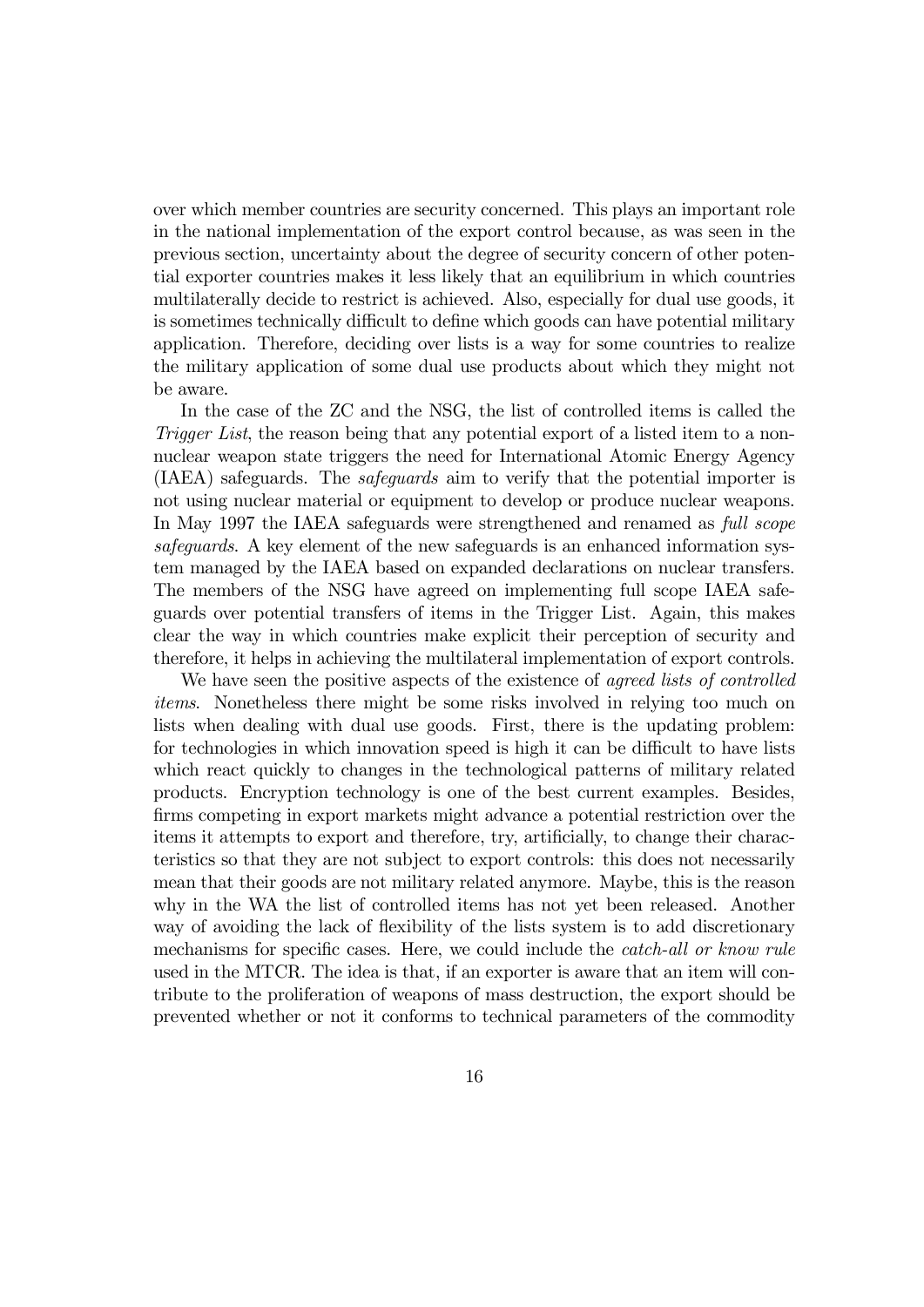control list.

There is one final coordinating mechanism that can help security concerned countries to implement a multilateral export controls and which can be found in the regulations of the Australia Group. In June 1993, the AG adopted a so-called  $no$ -undercut policy<sup>11</sup>.

The policy seeks to avoid a situation in which an AG member competing for a lucrative business deal tendered by a potential proliferator would grant an export licence under the presumption that otherwise another AG state would do so. The AG countries honour the decisions of other AG states to deny a particular export. If an AG country does not grant an export licence it notifies the other  $AG$  states of its decision and provides them with information regarding the goods, their destination and the end-user. If, however, a second AG member has doubts about or disagrees with the proliferation risk assessment on which the original denial was based, it is obliged to consult with the country that denied the export licence before proceeding with a sale, which otherwise would undercut the original denial. The outcome of this consultation mechanism can be either that the state which has issued the denial notification revokes it, and thus allows the export to proceed, or that both countries agree on the soundness of the denial and, consequently, refuse the licence. (SIPRI Yearbook 1998).

The no undercut policy is a tool that recognizes the role played by competition between different exporter firms in the implementation of export controls. As seen in the previous section, designing credible mechanisms by which governments make explicit their decision not to take competitive advantage from other countries restrictions is especially important in export industries where competition is fierce and exporting firms have no captive markets. It is not by chance then, that the need for an undercut policy was intensively discussed between the members of the WA. However, the members of the WA have not yet agreed to refuse a licence for a transfer of the same product to the same destination where another member has denied it.

Most of the export control agreements also have regulations that prohibit unauthorized re-transfers. These regulations become especially important in the case of dual use products. A country might decide to export a dual use product to a country which does not care about security as long as it is sure that it is not going to be used for a military application. But, this country could re-transfer the product to a country which would use it for military purposes as it does not care about security. The prohibition of transfers attempts to avoid this event.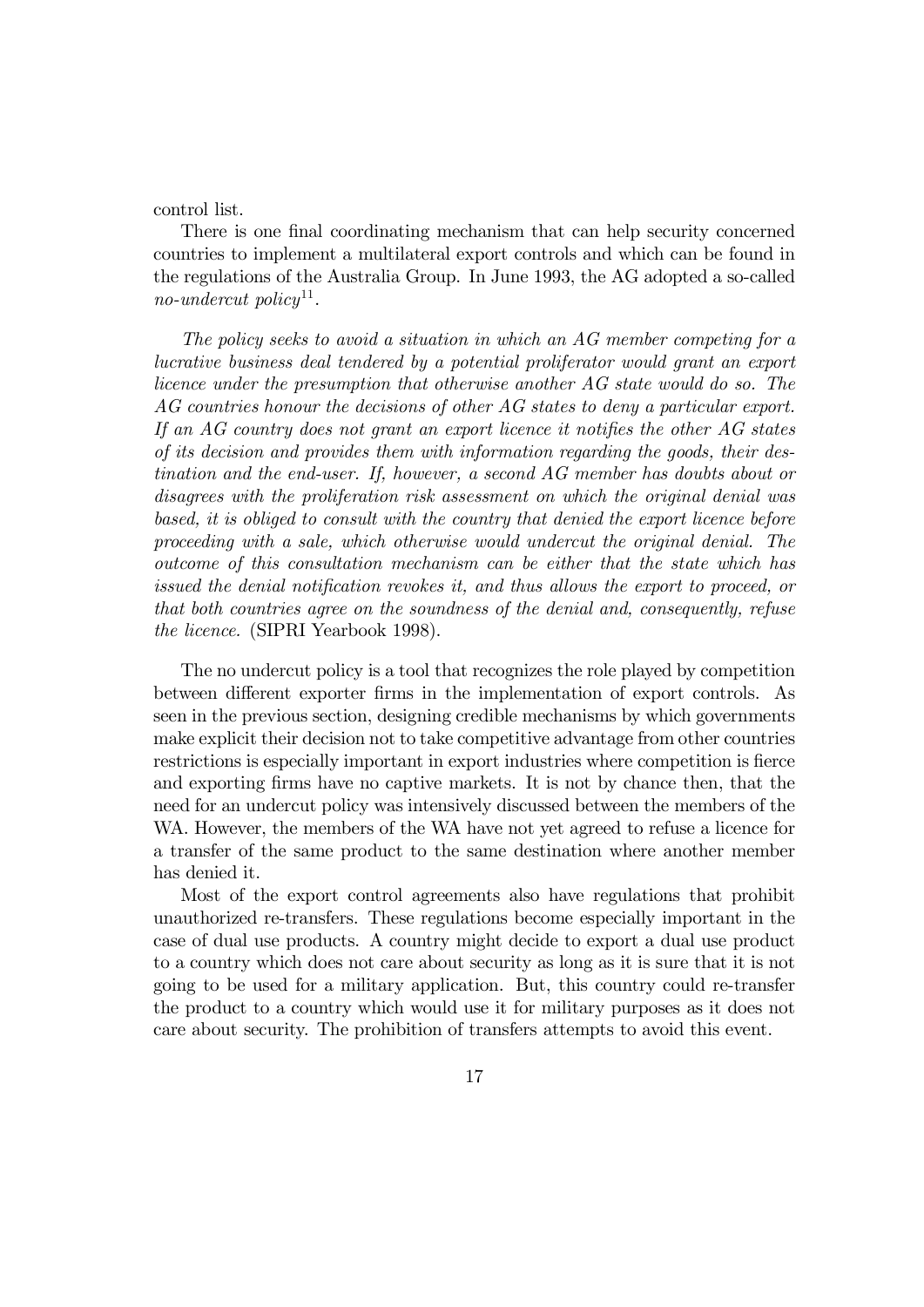Altogether, we have seen that multilateral export controls have some features which make them different from other international institutions. The need for coordination can arise in a static game environment. The reason for this is the irreversibility of the decision over exporting some of the most dangerous technologies. A decrease in  $CO<sub>2</sub>$  emissions can always ameliorate the pollution problems and eliminating barriers to trade can improve welfare but, once a (potentially) massive destruction technology has been transferred to an aggressive country, the exporter countries will have to bear the security costs in perpetuity.

#### 6. SUMMARY AND CONCLUSIONS

This paper has analyzed military related export control regimes using a game theoretic analysis of the interaction between countries setting export controls under different market structures. We have explained that the military related exports firms are involved in oligopolistic competition but, they still have strong links with their governments, a fact which encourages the existence of captive markets. Also, high  $R\&D$  investments have quickly increased the quality level which make these products more dangerous and the definition of dual use more difficult. In this context, exporter countries face a trade-off between security and profits. After discussion of different methods of aggregating the effects of exports on producer countries, we have concluded that exported quality provides a good index of the exporters' perception of security.

In a discrete choice environment, the *exports control game* was shown to be a coordination game in which whether or not the Pareto superior both countries restricting equilibrium is obtained cannot be predicted with certainty. The existence of captive markets increases the chances of coordination but, an increase in the number of players or the existence of uncertainty over the degree of security concern of the other country decreases these chances seriously. This emphasizes the important role played by the interaction between competing exporter firms in the prediction of the viability of multilateral exports control. We have also identified the properties of the perception of security and exporter firms' profits that result in the export control game becoming a coordination game in a continuous choice environment. Finally, we have studied the effect that high-tech exporters restrictions can have on low-tech producers using results from the vertical differentiation literature. The analysis was then supported with different examples of actual international agreements. Throughout the paper we have focused on multilateral export controls in which all countries have a concern for security. However,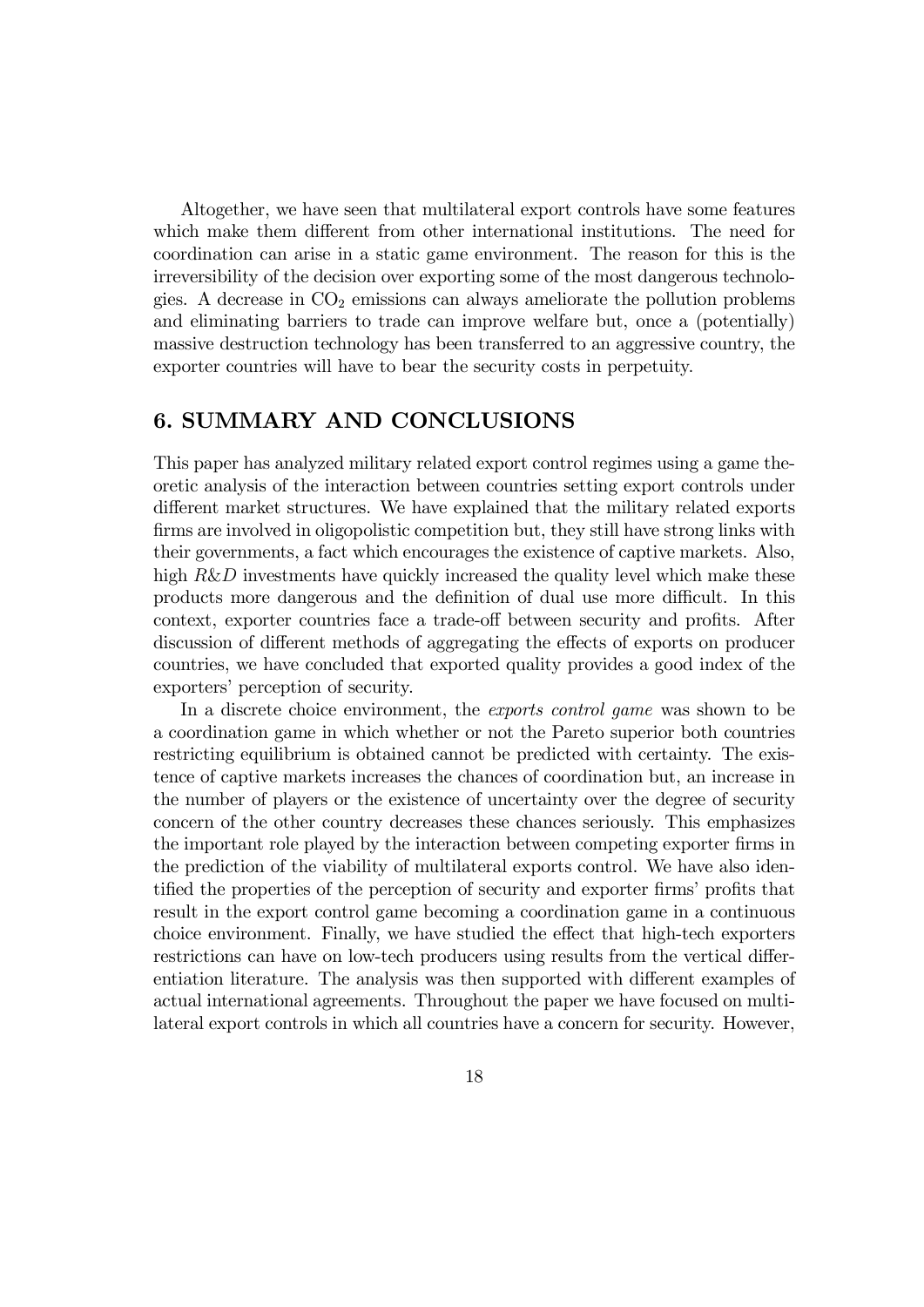there are other situations in which a security concerned country can enter into a bargaining process with a security unconcerned country in order to persuade it through some compensation not to export a specific security sensitive technology (Jehiel et al. (1996) and Rotillon et al. (1996)) or try to implement a penalty system (Smith and Udis (1998)).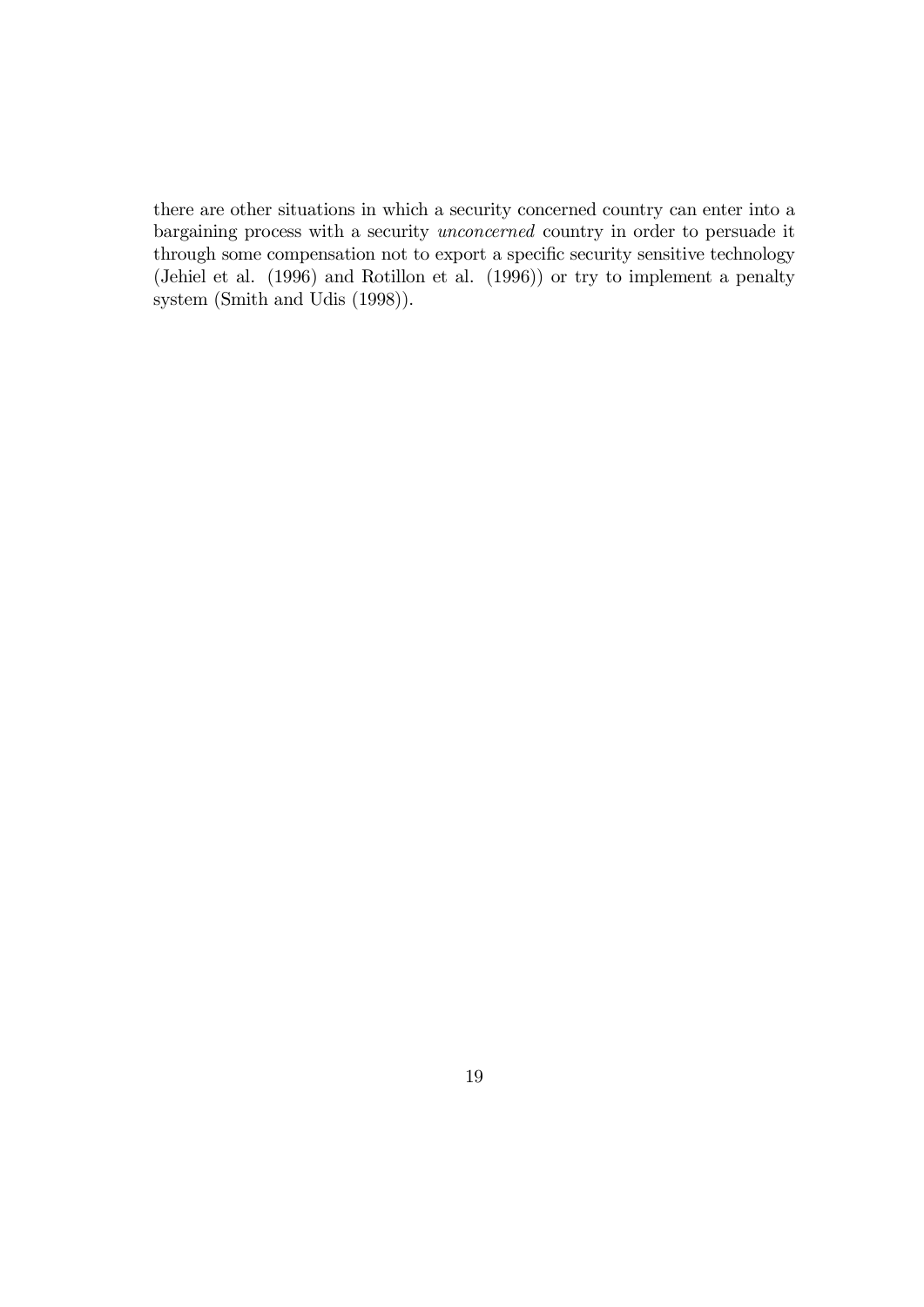#### FOOTNOTES

\* This paper has been written in the context of the participation of the author in a group working on arms trade, financially supported by the ESRC under the grant R000235685. We would like to thank Javier Coto, Alan Carruth, Andy Dickerson, Todd Sandler and Ron Smith for helpful comments.

<sup>1</sup> For an exhaustive analysis of these changes, especially in Europe, see Mollas-Gallart and Robinson (1998).

<sup>2</sup> See e.g. García-Alonso (1998b) and Levine and Smith (1997) for an analysis of the strategic interactions between domestic procurement and arms exports decisions.

<sup>3</sup> For a full explanation of the CES production function see Varian (1992).

<sup>4</sup> For instance, we could consider  $S_i = -\alpha_{\text{max}}q_{\text{max}} - \sum_{i \neq m}$  $j \neq max$  $\alpha_j q_j$ , (where  $\alpha$  are

some quality adjusted weights).

<sup>5</sup> HPC are those of speeds above 2000 theoretical operations per second (MTOPS). The most recent regulations on the exports of HPC have been implemented in February of 1998 (Federal Register, Vol. 63, No. 22. Tuesday, February 3, 1998. Rules and Regulations).

<sup>6</sup> If only one of the two countries cares about security the game would clearly have a unique Nash equilibrium in pure strategies in which none of the governments restricts. However, countries could still engage in a bargaining process which could lead them to a Pareto superior equilibrium. Such possibility has been analyzed in Jehiel et al. (1996) and Rotillon et al. (1996) for the nuclear technology exports and global warming, respectively.

<sup>7</sup> The issue of multiplicity of equilibria and coordination failures has also been analyzed in the macroeconomics literature. See Cooper and John (1988) as an example. For an application to the analysis of arms races see Brito and Intriligator (1999).

<sup>8</sup> This comes from the sufficient conditions required for the existence of a Nash equilibrium:

$$
\lim_{q \to 0} \left. \frac{\partial \pi_1(q_1, q_2)}{\partial q_1} \right|_q + \theta_1 \left. \frac{\partial S_1(q_1, q_2)}{\partial q_1} \right|_q > 0,
$$

$$
\lim_{q \to \infty} \left. \frac{\partial \pi_1(q_1, q_2)}{\partial q_1} \right|_q + \theta_1 \left. \frac{\partial S_1(q_1, q_2)}{\partial q_1} \right|_q < 0.
$$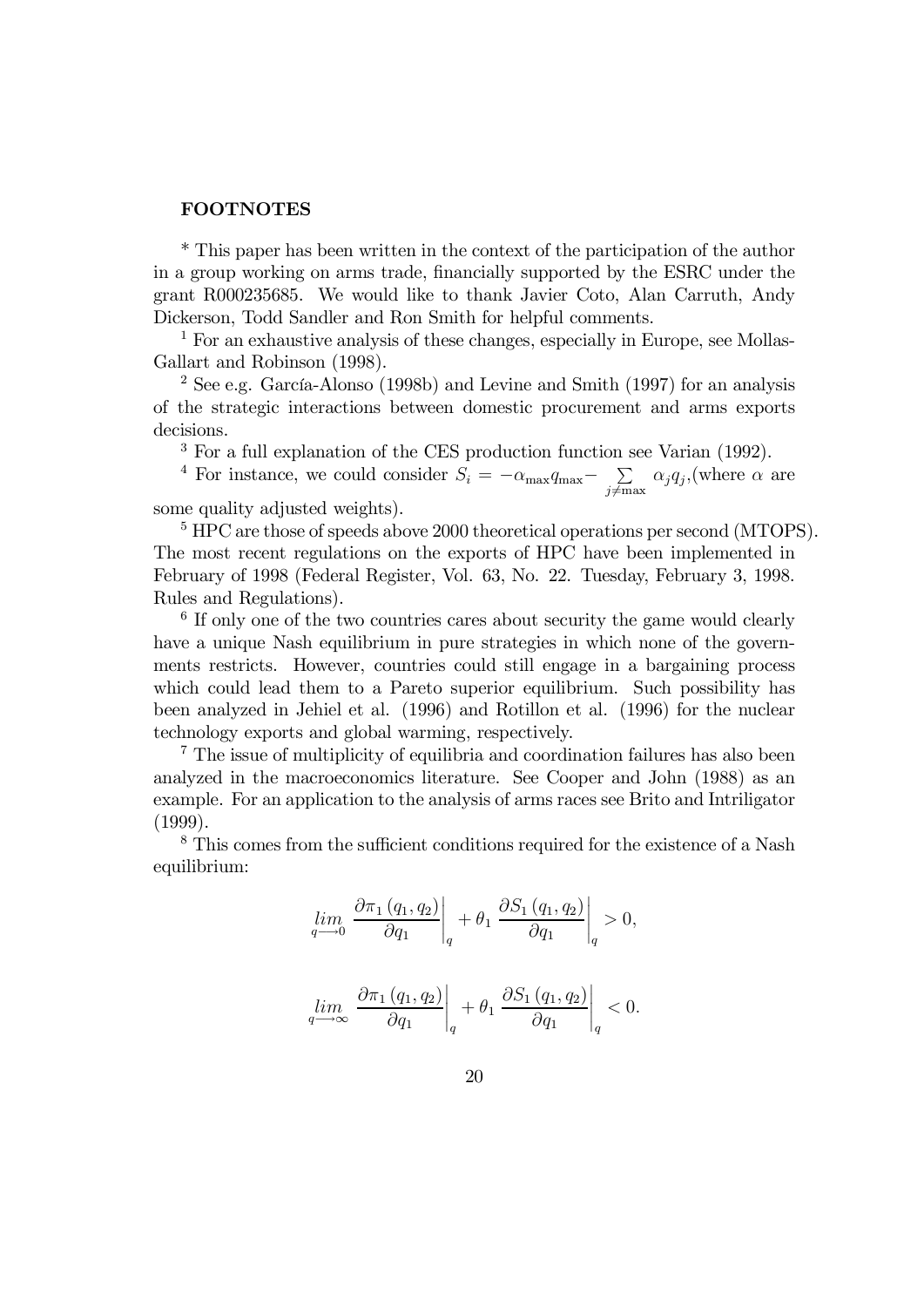<sup>9</sup> With positive externalities the implication would be the opposite: see Cooper and Andrew (1988).

<sup>10</sup> The information we analyzed here is based on SIPRI Yearbook 1997 and 1998 and the web pages they refer to.

<sup>11</sup> See US Arms Control and Disarmament Agency, "Australia Group" (28 Oct. 1997), URL  $\langle \text{http://www.acda.gov/factshee/wmd/cw/aus496.htm}\rangle$ .

#### REFERENCES

Aumann, R. (1990). Communication need

- Conybeare, John A.C., Murdoch, James and Sandler, Todd. (1994). Alternative Collective-Goods Models of Military Alliances: Theory and Empirics, Economic Inquiry 32, 525-542.
- Cooper, Russell and John, Andrew. (1988). Coordinating Coordination Failures in Keynesian Models, The Quarterly Journal of Economics 103, 441-463.
- Cornes, Richard and Sandler, Todd. (1996). The Theory of Externalities, Public Goods and Club Goods. Cambridge: Cambridge University Press.
- Dybvig, Philip H. and Spatt, Chester S. (1983). Adoption Externalities as Public Goods, Journal of Public Economics 20, 231-247.
- Economides, Nicholas. (1989). Quality Variations and Maximal Variety Differentiation, Regional Science and Urban Economics 19, 21-29.
- Fudenberg, Drew, and Tirole, Jean. (1995). Game Theory. Cambridge, MA: MIT press.
- García-Alonso, María del Carmen (1998a). Price Competition in a Model of Arms Trade, Defence and Peace Economics, forthcoming.
- García-Alonso, María del Carmen (1998b). The Role of Technology Security in a Model of Trade with Horizontal Differentiation. International Journal of Industrial Organization, forthcoming.
- García-Alonso, María del Carmen and Levine, Paul. (1997). Domestic Procurement, Subsidies and the Arms Trade. SCIES Discussion Paper, University of Surrey and The Economics of Military Expenditure in Developing and Emerging Countries (ed) Paul Dunne, Macmillan, forthcoming.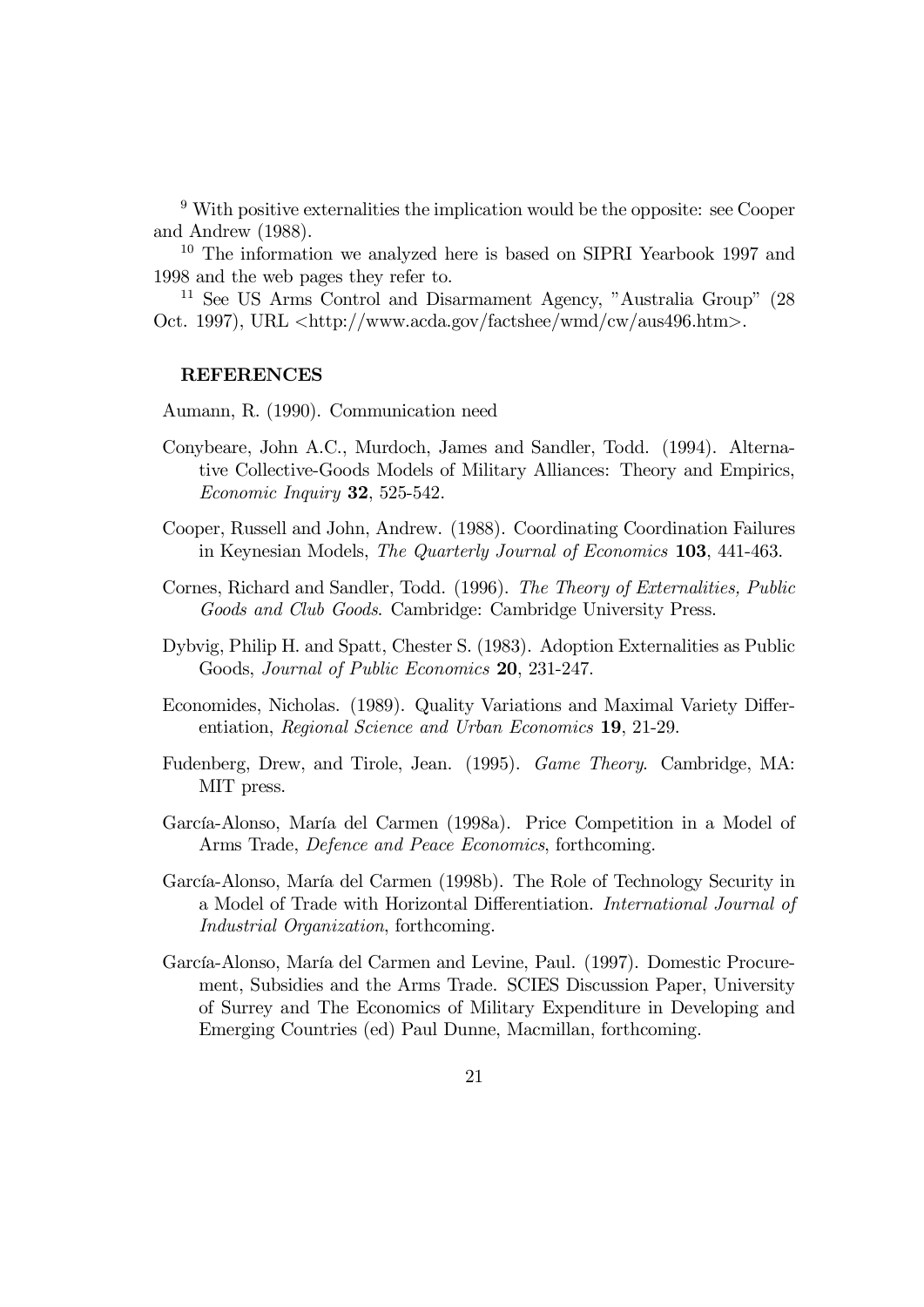- Harsanyi, J. and Selten, R. (1988). A General Theory of Equilibrium Selection in Games. MIT Press.
- Hartley, Keith (2000) The Benefits and Costs of the UK Arms Trade, Defence and Peace Economics, forthcoming.
- Hartley, Keith, and Sandler, Todd. (1995). The Handbook of Defence Economics. Editors: Arrow, K. and Intriligator, M. North-Holland.
- Hartley, Keith, and Sandler, Todd. (1999). Nato Burden-sharing: Past and Future, Journal of Peace Research, forthcoming.
- Hirshleifer, Jack. (1983). From Weakest-link to Best-shot: The Voluntary Provision of Public Goods, Public Choice 41, 371-386.
- Jehiel, Philippe, Moldovanu, Benny, and Stacchetti, Ennio. (1996) How (Not) to Sell Nuclear Weapons. The American Economic Review 86, 814-829.
- Levine, Paul, Sen, Somnath and Smith, Ron.(1994). A Model of the International Arms Market, Defence and Peace Economics 5, 1-18.
- Levine, Paul and Smith, Ron. (1995). The Arms Trade and Arms Control, The Economic Journal. 105: 471-484.
- Levine, Paul and Smith, Ron. (1997). The Arms Trade, Economic Policy. 336- 370.
- Maggi, Giovanni. (1999). The Role of Multilateral Institutions in International Trade Cooperation. The American Economic Review 89, 190-214.
- Martin, Stephen, Hartley, Keith and Stafford, Bernard. (1999). The Economic Impacts of Restricting UK Arms Exports, International Journal of Social Economics 26, 5, 779-801.
- Mollas-Gallart Jordi, Robinson, Julial Perry (1998). Assessment of Dual-use Technologies in the Context of European Security and Defence. Final Report for the Scientific and Technological Options Assessment (STOA) European Parliament.
- Moody-O'Grady, Kristin. (1995). Nuclear Waste Dumping in the Oceans: Has the Cold War Taught Us Anything?, Natural Resources 35, 695-709.